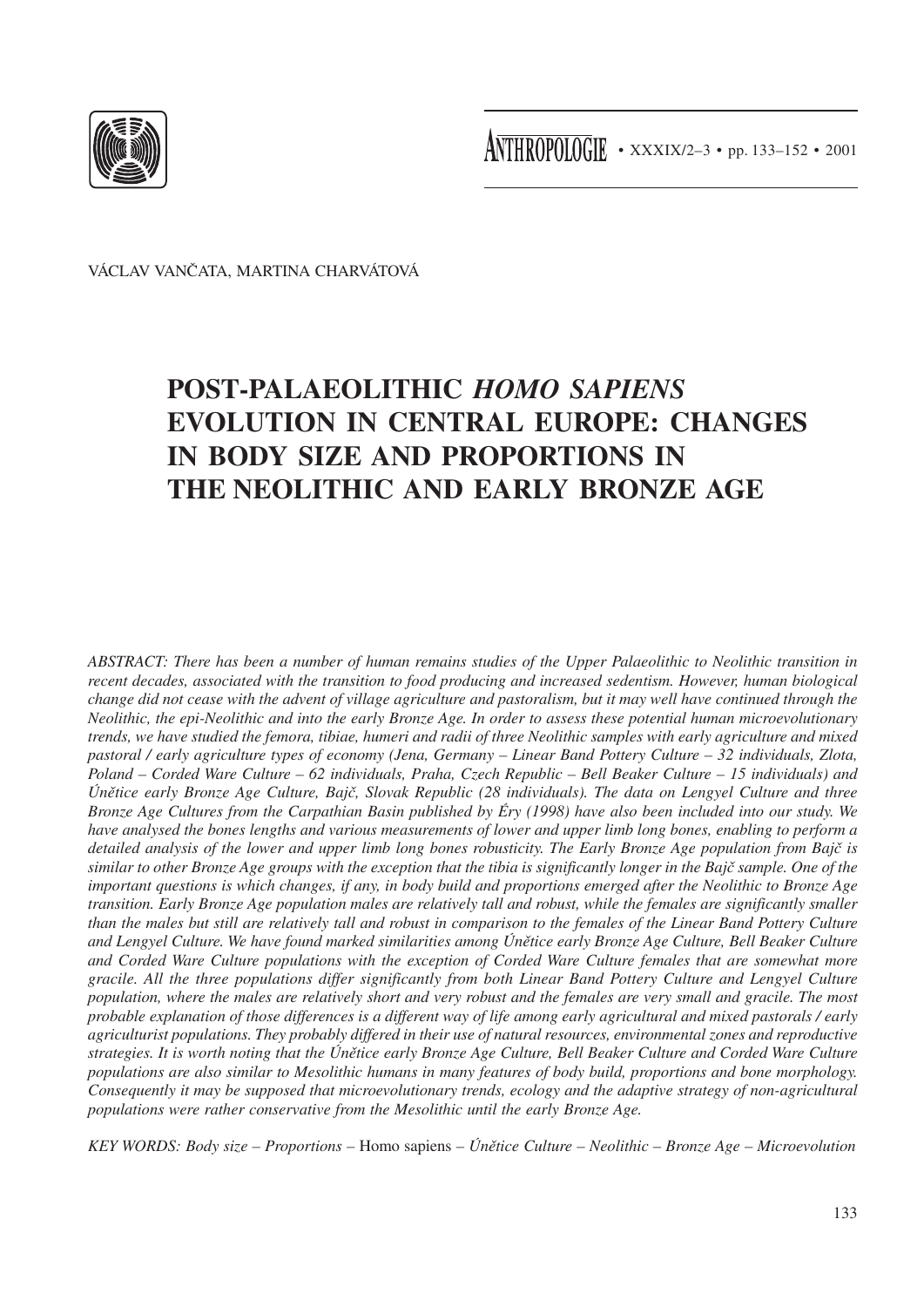## **INTRODUCTION**

The number of studies concerning the Upper Palaeolithic to Neolithic transition important for the study of human microevolution has increased during the past decades (Ammermann, Cavalli-Sforza 1994, Anthony 1994, Formicolla, Franceschi 1996, Formicolla, Giannecchini 1999, Gamble 1995, Piontek, Marciniak 1990 a, b, Piontek, Vančata 1999, Frayer 1980, 1981, 1984, Frayer, Wolpoff 1985, Jacobs 1985 a, b, 1992, 1993, Piontek 1993, 1999, 2001, Piontek, Vančata 1999, Vančata 1988, 1997, etc.). Recent comparative studies have shown that this process was quite complicated (Gamble 1995) and that the understanding of population and microevolutionary variability of Palaeolithic and post-Palaeolithic populations is necessary. The evolution of human populations in the early post-Palaeolithic period was regionally and chronologically variable and very probably strongly depended also on the economy and culture of a given ethnic group and population (Ammermann, Cavalli-Sforza 1994, Barbujani *et al.* 1994, Barbujani, Bertolli 2001, Bogucki 1982, 1988, 1999, Buchvaldek 1985, Jankowska *et al.* 1999, Marciniak 1992, Meiklejohn *et al.* 1984, Kruk, Milisauskas 1999, Milisauskas, Kruk 1989, Piontek, Martiniak 1990 a, b, 1992, Pečírky *et al.* 1989, Pleiner *et al.* 1978, Podborský 1993, Tabaczynski 1970).

However, human biological change did not cease with the advent of village agriculture and pastoralism, but may well have continued through the Neolithic, the epi-Neolithic and into the early Bronze Age period (see Bogucki 1999). To learn more about the major trends and ecological and microevolutionary changes during this early post-Palaeolithic period, it is necessary to assess changes through the Neolithic, epi-Neolithic and early Bronze Age periods. This includes reconstruction of the body size, body shape and body proportions of Palaeolithic and post-Palaeolithic populations, which related to their ecology and basic features of their adaptive strategies.

Unfortunately, anthropological studies of late Neolithic and namely early Bronze Age populations in Central Europe are not very common, and they concentrate mainly on cranial morphology, address specific features of life in this period, or deal with relatively short time periods (e.g. Dočkalová *et al.* 1988, Hanáková, Stloukal 1973, Charvátová 1999, Chochol 1964, Pavelková 1988, Strouhal 1967).

Usually the beginning of the Bronze Age period is connected with an advance in technology, and it is taken to be distinct from the stone age periods (Buchvaldek 1985, Meiklejohn *et al.* 1984, Kruk, Milisauskas 1999, Milisauskas, Kruk 1989, Piontek, Marciniak 1990 a, b, 1992, Pečírky *et al.* 1989, Pleiner *et al.* 1978, Podborský 1993). Therefore, one of the important questions is which changes in body build and proportions, if any, had appeared after the Neolithic – Bronze Age transition.

Two basic adaptive strategies in the Neolithic populations have been described by various authors

(Bogucki 1982, 1988, Jankowska *et al.* 1999, Marciniak 1992, Piontek 1993, 1999, 2001, Piontek, Marciniak 1990 a, b, 1992, Piontek, Vančata 1999, in prep., Vančata 1997) reflecting a different ecology, economy, lifestyle and basic cultural features of the two groups.

The first one is an early agriculturalist strategy typified by a relatively small territory on rich agricultural land in lowland regions (Bogucki 1982, 1988, 1999, Grigiel, Bogucki 1997, Kruk, Milisauskas 1999, Milisauskas, Kruk 1989, Marciniak 1992) and a sedentary way of life. The second one is a pastoralist / horticulturalist strategy with a larger territory and a more nomadic way of life in more highland territories (Bogucki 1982, 1988, 1999, Kruk, Milisauskas 1999, Milisauskas, Kruk 1989, Marciniak 1992).

We suppose that there were significant body size and shape differences among the groups with different adaptive strategies. We presume a marked shift from K-strategy to r-strategy sensu Pianka (1995, see Piontek 1999, 2001 for the details) in early agriculturalist populations that resulted in accelerated reproduction rate, higher fertility, shorter weaning period, accelerated puberty and changes in body size, proportions and sexual dimorphism in those populations (Piontek 1989, 1993, 1999, Piontek, Vančata 1999, in prep., Vančata 1997). In this sense (Piontek 1999, Piontek, Vančata 1999, Vančata 1997) we have suggested that early agricultural populations should have lower stature with shorter limbs, namely short tibia and radius, and longer trunks with higher fertility rate, while pastoralist / horticulturalist populations in early post-Palaeolithic age, i.e. Neolithic populations and perhaps also Bronze Age ones, should have higher stature with longer limbs, namely tibia and radius. Early agriculturalist males are supposed to be smaller but relatively more robust in comparison to the pastoralist ones.

To learn more about the relations of early Bronze Age and Neolithic prehistoric populations it is necessary to characterise their body size and body shape to establish their basic biological characteristics with respect to their ecology, social structure and adaptive strategy in general (see Piontek 1989, 1993, 1999, 2001, Piontek, Vančata 1999).

Therefore, one of the important goals of this study is to investigate variability of body size and proportions of a representative Early Bronze Age population and several late Neolithic populations. These are then compared with typical Neolithic agricultural populations. Fortunately, there are several well-represented skeletal samples like Bajč – early Bronze Age Únětice Culture, Zlota – Corded Ware Culture and Mittel-Elbe-Saale Gebiet collection of Linear Band Pottery Culture that provide relatively large, chronologically well determined and probably genetically homogeneous samples (see Material for the details).

 Early Bronze Age Únětice Culture is represented by a relatively large homogeneous population from Bajč. Due to the homogeneity, this post-Palaeolithic sample is a very good object for the testing of degree of biological changes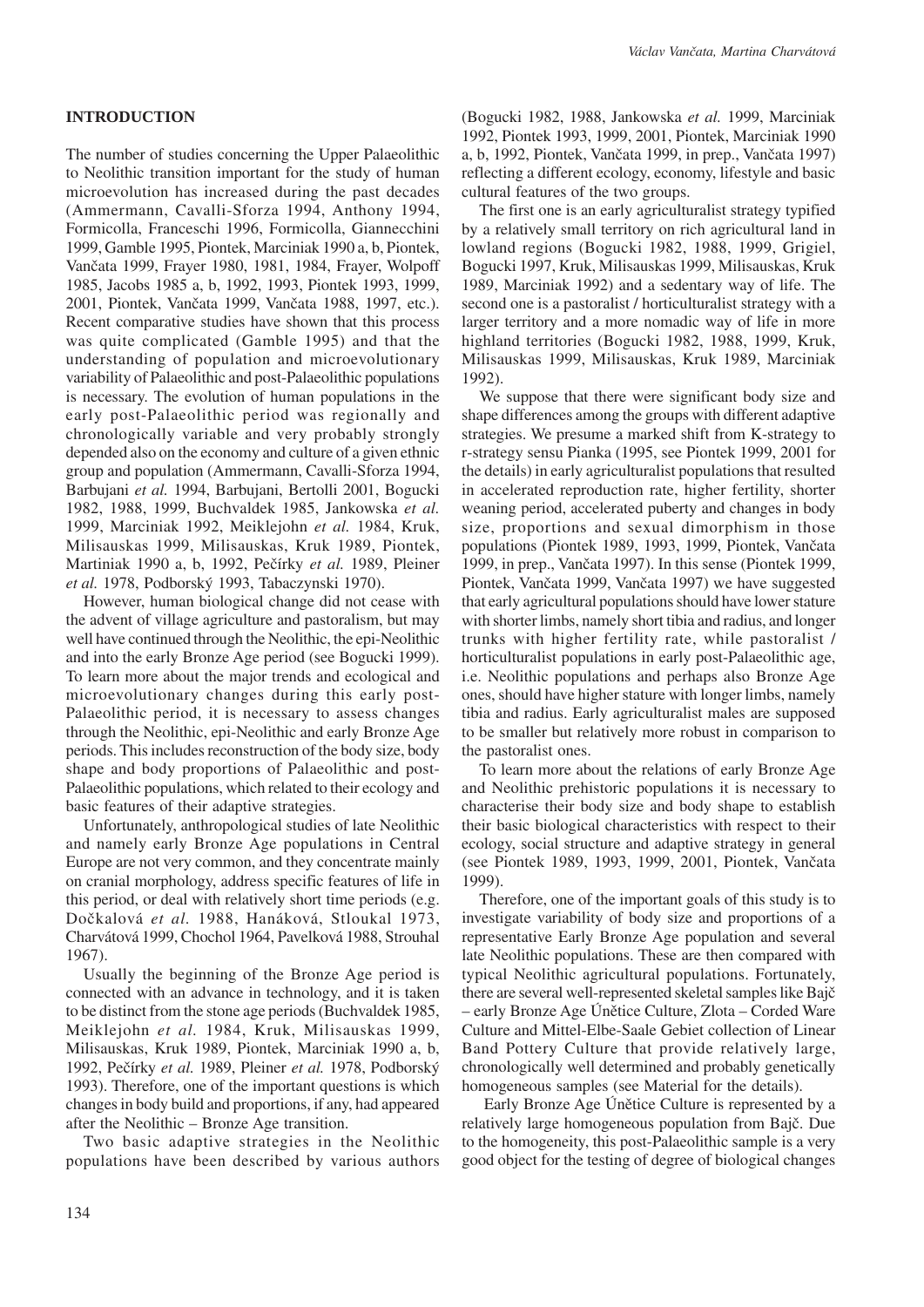of the Neolithic – Bronze Age transition (Charvátová 1999). However, this sample has also its problems. The skeletons are very fragmentary and, for example, there is no complete upper limb skeleton of male sex.

Furthermore, we have used data on Neolithic Lengyel Culture and three Bronze Age cultures from the Carpathian basin published by Éry (1998) to expand the data set for the comparative analysis of Neolithic and Bronze Age ancient populations.

Consequently, the most important tasks for the analysis of basic body shape and ecological features of the examined Únětice Culture skeletons is to study not only the individual skeletal samples and their variability, but also the relations of the body size and shape and bone proportions of the Early Bronze Age skeletal sample from Bajč to the Neolithic and other Bronze Age samples. From this analysis microevolutionary trends in body size and proportions in the post-Palaeolithic period can be assessed.

## **MATERIAL**

We have studied the femora, tibiae, humeri and radii (*Table 1*) of three Neolithic and one Early Bronze Age populations with early agricultural and pastoralist / horticulturalist types of economy: Jena, Germany (Bach 1978, Bach and Bach 1981, Behrens 1973, Vančata 1988, 1989, 1993, 1997) – Linear Band Pottery Culture – 32 individuals, Zlota, Poland (Krenz-Niedbala 2000, Krzak 1976, 1989, Vančata 1988,

1993, 1997) – Corded Ware Culture – 62 individuals, Praha, Czech Republic – Bell Beaker Culture – 15 individuals, Vančata 1997, partially unpublished data for Bell Beaker Culture) and Bajč, Slovak Republic (Hanáková, Stloukal 1973) – Únětice early Bronze Age Culture (28 individuals, Charvátová 1999). Only the lower limb bones were examined for the Linear Band Pottery Culture and Corded Ware Culture samples. Consequently, the available upper limb measurements were taken from literature (Jena – Bach and Bach 1981, Zlota – Krenz-Niedbala 2000).

The individual lengths of long bones for Neolithic Lengyel Culture (see Bogucki 1982, 1988, Grygiel, Bogucki 1997, Kruk, Milisauskas 1999 for the descripion of Central European Lengyel Culture) and three Bronze Age cultures from Hungary, Vatya (25 individuals), Maros – Perjámos (133 individuals without tibias), Tumulus (282 individuals) (see *Table 1* for the details) were taken from the database published by Éry (1998) to have comprehensive comparative samples for the Neolithic and Bronze Age periods.

Comparative material from the Mesolithic period was partially taken from Holliday (1995) and partially from Vančata's studies (1988, 1997, unpublished data).

# **METHODS**

The selection of material and data has been made according to the ongoing program focussed on the reconstruction of

| Population,             | <b>Culture</b>             | No. | <b>Males</b> | <b>Females</b> | <b>Studied</b>   | <b>References</b>   |
|-------------------------|----------------------------|-----|--------------|----------------|------------------|---------------------|
| Period                  |                            |     |              |                | bones            |                     |
| Country                 |                            |     |              |                |                  |                     |
| Jena                    | <b>Linear Band Pottery</b> | 32  | 13           | 19             | femur, tibia     | Vančata 1988, 1989, |
| <b>Neolithic</b>        | Culture                    |     |              |                | humerus, radius  | 1993, 1997          |
| Germany                 |                            |     |              |                |                  | Bach and Bach 1981  |
| <b>Zlota</b>            | Corded Ware Culture        | 62  | 33           | 29             | femur, tibia     | Vančata 1988, 1989, |
| <b>Neolithic</b>        |                            |     |              |                | humerus, radius  | 1993, 1997,         |
| Poland                  |                            |     |              |                |                  | Krenz-Niedbala 2000 |
| Praha                   | <b>Bell Beaker Culture</b> | 16  | 10           | 6              | Femur, tibia,    | Vančata 1997,       |
| <b>Neolithic</b>        |                            |     |              |                | humerus, radius  | unpublished data    |
| Czech Republic          |                            |     |              |                |                  |                     |
| Bajč                    | Únětice Culture            | 28  | 16           | 12             | Femur, tibia,    | Charvátová 1999     |
| Early Bronze Age        |                            |     |              |                | humerus, radius  |                     |
| Slovak Republic         |                            |     |              |                |                  |                     |
| <b>Carpathian Basin</b> | Lengyel Culture (LC)       | 84  | 37           | 47             | Femur, tibia,    | Database by         |
| <b>Neolithic</b>        |                            |     |              |                | humerus, radius, | Éry, 1998           |
| Hungary                 |                            |     |              |                | Lengths only     |                     |
| <b>Carpathian Basin</b> | Vatya Culture              | 25  | 11           | 14             | Femur, tibia,    | Database by         |
| <b>Bronze</b> Age       |                            |     |              |                | humerus, radius, | Éry, 1998           |
| Hungary                 |                            |     |              |                | Lengths only     |                     |
| <b>Carpathian Basin</b> | Maros - Perjámos           | 133 | 65           | 68             | Femur, humerus,  | Database by         |
| <b>Bronze</b> Age       | Culture                    |     |              |                | radius.          | Éry, 1998           |
| Hungary                 |                            |     |              |                | Lengths only     |                     |
| <b>Carpathian Basin</b> | Tumulus Culture            | 282 | 181          | 101            | Femur, tibia,    | Database by         |
| <b>Bronze</b> Age       |                            |     |              |                | humerus, radius, | Éry, 1998           |
| Hungary                 |                            |     |              |                | Lengths only     |                     |

TABLE 1. Central European Neolithic and early Bronze Age populations included in the study.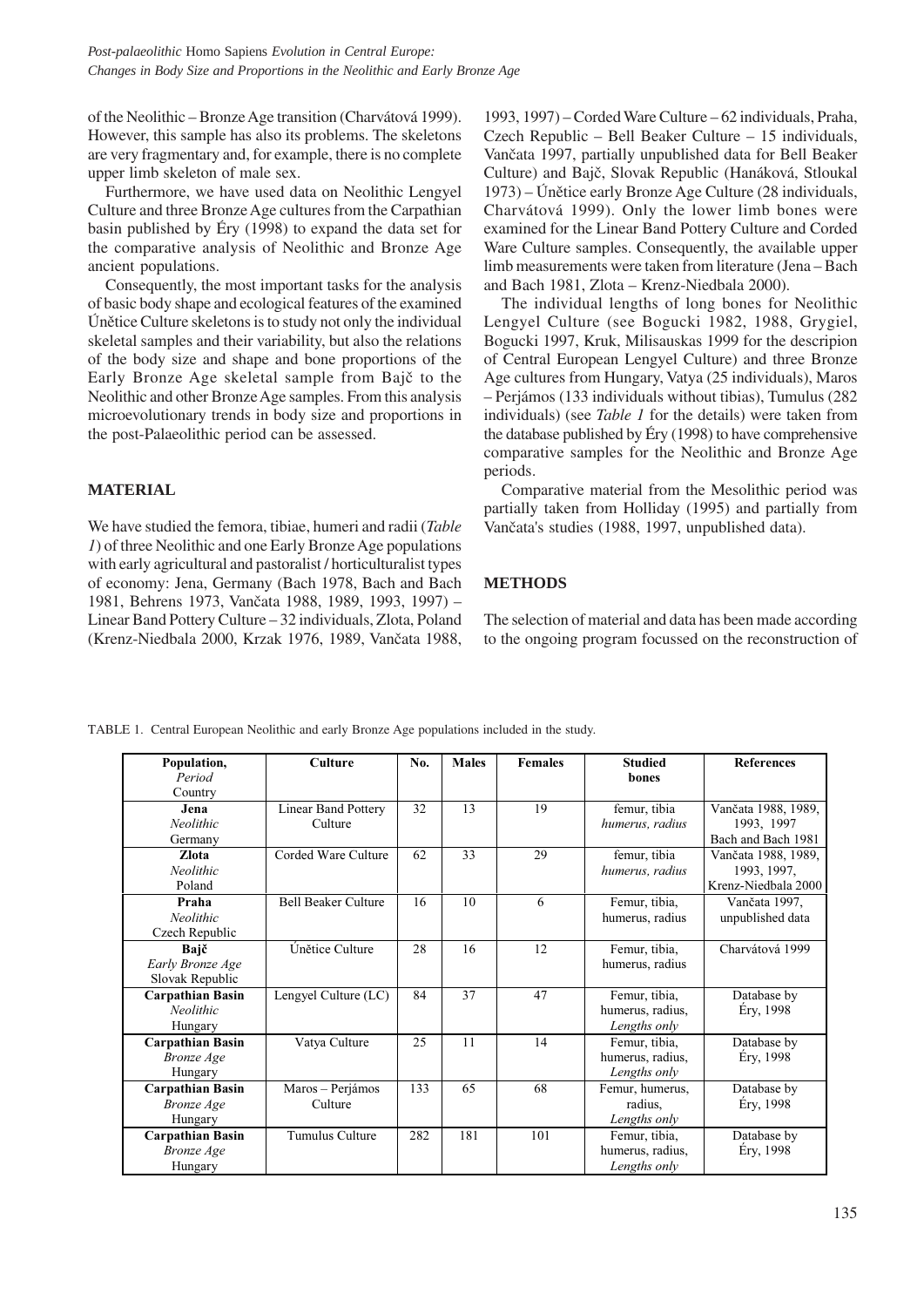body size and body shape of fossil *Homo sapiens* (Vančata 1996, 1997, Charvátová 1999). We have studied the lengths of the bones and various measurements of lower and upper limb long bones enabling to conduct a detailed analysis of robusticity and biomechanical structure of the lower and upper limb long bones.

Together with the body size parameters (Vančata 1996, 1997), the lengths of bones, selected metrical traits (46 in an optimal case) and 27 indexes on the femur, tibia, humerus and radius were examined (see Vančata 1981, 1988, 1991, 1997, Knussmann 1988, Holliday 1995 for the definitions of measurements).

One of the main goals of the study is a reconstruction of body height, body mass and other body shape parameters of the Neolithic and Bronze Age populations. Accordingly, several important problems should be explained. Body height and body mass are reconstructed as integral parameters representing a basic pattern of the long bones growth on the one hand and basic physiological and biomechanical properties of the organism and its parts on the other hand. Stature cannot be fully represented by the long bones, because there are different long bone proportions between different human populations (e.g. Formicolla 1993, Formicolla, Giannecchini 1999, Piontek 1999, Ruff *et al.* 1997, Vančata 1988, 1991, 1993, 1997). Similarly there are specific allometric differences in proportions of individual epiphyses of long bones (McHenry 1992, Vančata 1988, 1991, 1993, 1997).

Body height and body mass were computed for each examined individual by various regression methods (e.g. Feldesman *et al.* 1990, Sjøvold 1990, McHenry 1992, Ruff and Walker 1993). Our approach has, however, several specific methodological features based on the statement that there is no ideal formula for computing body height and body mass and the preciseness of estimates cannot be consistently checked in prehistoric hominid samples (cf. also Vančata 1996, 1997): 1) The body height and body mass reconstruction use a stochastic approach and body height, i.e. more than one formula is used for the estimate of body height or body mass; 2) Body height and body mass should be computed for any examined skeleton together with their relation that is best expressed by skeletal ponderal indexes (Rohrer's index and Body mass index have been used); 3) All body size parameters should be examined also in relations to limb proportions.

As follows from the above mentioned principles and unlike other studies (see Formicolla 1983, 1993, Formicolla, Franceschi 1996, Formicolla, Giannecchini 1999, Sjøvold 1990 for reviews) we have computed the body parameters as mean values of several of the most reliable equations and they were computed by the same methods for each individual. There are the following main reasons why we do not prefer selection of one optimal equation for the estimates of stature and body mass: 1) The incompatibility of basic statistical parameters of a sample (mean, standard deviation, skewness, kurtosis and distribution of data) that served as a basis for computing

the equations with those of an examined fossil population; 2) Different biological character of the data – recent skeletons used for the computing of equations are mainly randomly chosen and basically complete, while fossil skeletons are of unknown origin, frequently non-randomly selected (depending of the character of a fossil site or cemetery), and fragmentary; 3) Different proportions of the long bones should be taken into account (see e.g. Sjøvold 1990 for the discussion) that can be very distinct in phylogenetically different groups or in groups with different adaptive strategies; 4) Sufficiently robust methods for the estimates must be selected because there is a very limited feedback checking of the estimates of body size parameters in fossil human populations (see Formicolla, Franceschi 1996, Formicolla, Giannecchini 1999, Sjøvold 1990 for the discussion of stature estimates).

This approach can be in some cases not optimally precise for the body height and body mass estimates of an individual, but it should be free of unpredictable errors and it should also eliminate the presence of systematic biases in the estimates of body size for the individual; therefore, it is much more appropriate for the description of population body size variability. However, we are not able to state with sufficient certainty which method is the best for an individual, also, different methods are relatively precise for some populations only (see e.g. Feldesman *et al.* 1989, 1990, Feldesman and Fountain 1996, Formicolla 1983, 1993, Formicolla, Franceschi 1996, Formicolla, Giannecchini 1999, Scieulli, Giesen 1993, Sjøvold 1990, Vančata 1996, 1997 for the discussion) and we have really no exact guideline for fossil human populations. Furthermore, the data computed by our method are fully statistically comparable because they all originated using an identical method and, consequently, such data are statistically very appropriate for any kind of comparative or evolutionary study.

We have estimated body height and body mass of each individual by various regression equations, published by other authors (see *Tables 2, 3*). Body height has been computed by MA and RMA formulas published by Feldesman and colleagues (Feldesman *et al.* 1989, 1990, Feldesman, Fountain 1996), Jungers (1988), Olivier (1976) and Sjøvold (1990). We computed mean values from six equations based on femoral length and two formulae for humeral length. Humeral formulae are less precise (see Sjøvold 1990), but they decrease the influence of random errors connected with unexpected values of femoral length in any individual.

For the body mass estimate we use 22 formulae computed from the femoral head, the subtrochanteric product, the distal femoral product, and the proximal tibial and distal tibial products (McHenry 1988, 1991, 1992). Four formulae based on correlation of body height and body mass (Jungers, Stern 1983, Ruff, Walker 1993, Wolpoff 1983) are also included to decrease the influence of random errors. Body mass is then computed as an average value of the equations.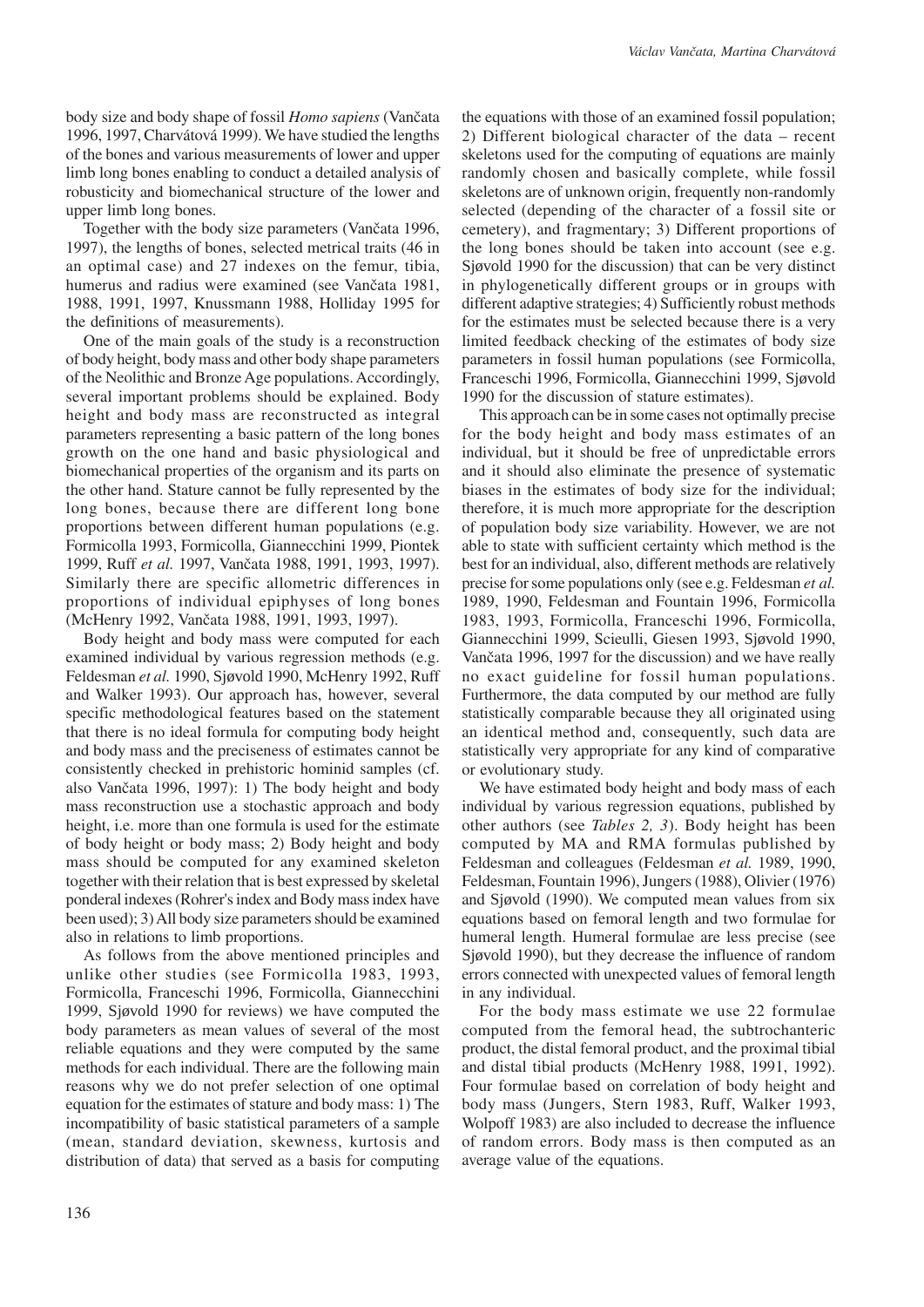Ponderal indexes have been computed from the estimated body height and body mass. They can be taken as integral parameters expressing relations of body linearity and body volume and body mass as well as general body shape (cf. Vančata 1996, 1997, 2000 for the discussion). For this study, skeletal Body mass index and skeletal Rohrer's index were computed (s-BMI = body mass [g] / height  $\lceil \text{cm} \rceil^2$ , s-Rohrer = body mass  $\lceil \text{g} \rceil$  /height  $\lceil \text{cm} \rceil^3$  for all studied specimens. In our opinion, the s-Rohrer's index is more suitable for the estimate of body robusticity, because it is less sensitive to random fluctuations of body mass estimates.

The methods for the estimating of body shape parameters have been published in detail elsewhere (Vančata 2000).

## **RESULTS**

Early Bronze Age Culture males are relatively tall and robust, but smaller than average males from recent Central Europe. Females from Bajč are significantly smaller than the males (*Table 4, Figure 1*). The analysis of metrical traits shows that there is a marked sexual dimorphism in the Bajč sample (*Tables 4, 6, 10, Figures 1–7*). Both males and females are relatively tall but not very robust for the sample from the early post-Palaeolithic (*Figures 1, 2, 7*). Morphological analysis shows a marked relief of the muscle insertions in both males and females, which suggest habitual powerful muscular work (Charvátová 1999).

Both the male and female skeletons from Bajč Únětice Culture site have longer lower limbs with significantly

| <b>Reference</b>            | Parameter         | <b>Equations</b>                |
|-----------------------------|-------------------|---------------------------------|
| Feldesman et al. 1989, 1990 | Length of femur   | $BH = 3.745*Femur$              |
| Feldesman, Fountain 1996    | Length of femur   | $BH = 3.01939*Femur + 31.26332$ |
| Sjøvold 1990                | Length of femur   | $BH = 3.10*Fem2 + 28.82$        |
|                             | Length of humerus | $BH = 4.74*Hum2 + 15.26$        |
|                             | Length of femur   | $BH = 3.01*Fem2 + 32.52$        |
|                             | Length of humerus | $BH = 4.62*Hum2 + 19.00$        |
| Olivier 1976                | Length of femur   | $BH = 3.420*Fem2 + 17.1$        |
| Jungers 1988 b              | Length of femur   | $BH = 3.8807*Fem - 51.0$        |

TABLE 2. Selected equations for estimates of body height in fossil *Homo sapiens*.

TABLE 3. Selected equations for estimates of body mass in fossil *Homo sapiens.*

| <b>Reference</b>       | Parameter               | <b>Equations</b>                        |
|------------------------|-------------------------|-----------------------------------------|
| Ruff and Walker 1993   | <b>Stature</b>          | $BM = 0.689*Stat - 53.1$                |
| Jungers and Stern 1983 | <b>Stature</b>          | $BM = 0.00013*Stat^2.554$               |
| Wolpoff 1983           | <b>Stature</b>          | $BM = 0.00011*Stat^2.592$               |
|                        | <b>Stature</b>          | $BM = 0.00062*Stat^2.241$               |
| McHenry 1988           | subtrochanteric product | $logBM = 0.624*log*Subtroch - 0.0562$   |
| McHenry 1991           | femoral head            | $logBM = 1.7125 * logHead - 1.048$      |
|                        | subtrochanteric product | $logBM = 0.7316*logSubtroch - 0.4527$   |
|                        | distal femoral product  | $logBM = 0.960*logDistFem - 1.5678$     |
|                        | proximal tibial product | $logBM = 1.0583 * logProxTib - 1.9537$  |
|                        | distal tibial product   | $logBM = 0.9005 * logSubtroch - 0.8790$ |
| McHenry 1992           | femoral head            | $logBM = 1.7125 * logHead - 1.0480$     |
|                        |                         | $logBM = 1.7754 * logHead - 1.1481$     |
|                        |                         | $logBM = 1.7538 * logHead - 1.1137$     |
|                        | subtrochanteric product | $logBM = 0.7927*logSubtroch - 0.5233$   |
|                        |                         | $logBM = 0.8069*logSubtroch - 0.5628$   |
|                        |                         | $logBM = 0.8107*logSubtroch - 0.5&33$   |
|                        | distal femoral product  | $logBM = 0.9600*logDistFem - 1.5678$    |
|                        |                         | $logBM = 0.9919 * logDistFem - 1.6754$  |
|                        |                         | $logBM = 0.9921 * logDistFem - 1.6762$  |
|                        | proximal tibial product | $logBM = 1.0583 * logProxTib - 1.9537$  |
|                        |                         | $logBM = 1.0689*logProxTib - 1.9903$    |
|                        |                         | $logBM = 1.0683 * logProxTib - 1.9880$  |
|                        | distal tibial product   | $logBM = 0.9005 * logDistTip - 0.8790$  |
|                        |                         | $logBM = 0.9227 * logDist Tib - 0.9418$ |
|                        |                         | $logBM = 0.9246 * logDistTip - 0.9473$  |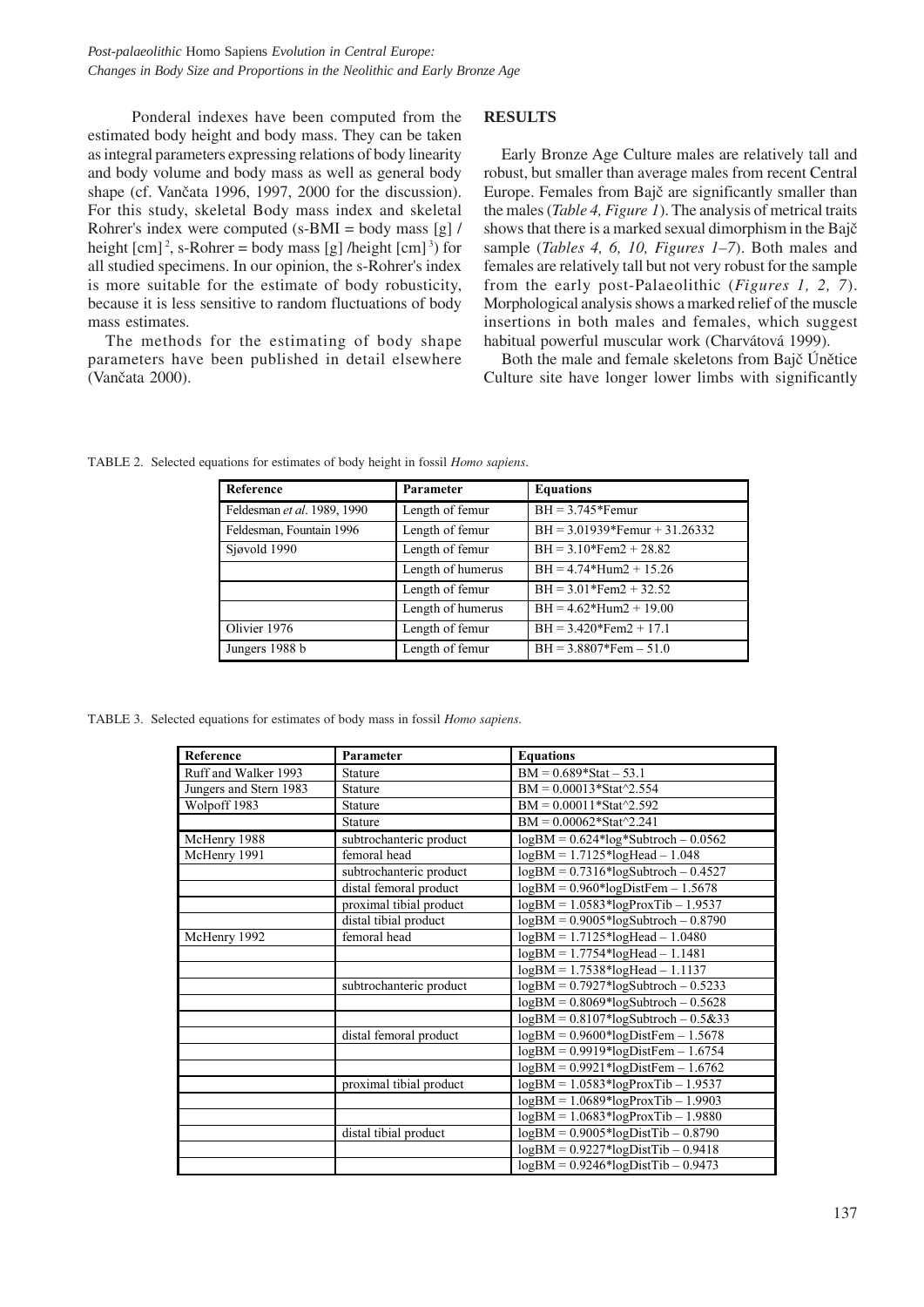longer tibiae and higher body heights in comparison with the other three Bronze Age samples (*Tables 5, 6*). However, with the exception of the shorter tibia, the body sizes and shapes of all the Bronze Age samples are not very different.

Early Bronze Age females are relatively tall and robust in comparison with females of the Linear Band Pottery Culture (*Figures 1, 2, 5, 6, 7, Tables 4, 7, 10*). There are many significant differences between the Únětice early Bronze Age population and Linear Band Pottery Culture populations in both males and females. Linear Band Pottery Culture males are significantly smaller and more robust than Early Bronze Age males, and the females are also significantly smaller than those from the early Bronze Age. However, they are significantly more gracile than the Early Bronze Age females. The comparison of lengths of long bones and stature of the Bajč sample with the same parameters of another early agriculturalist Neolithic population, the Lengyel Culture skeletal collection from the Carpathian basin, gives very similar results to the previous analysis (*Table 10*).

Summarising the results of the comparisons, significant differences in body size and character of sexual dimorphism have been found between the Únětice Culture population and those of Linear Band Pottery Culture and Lengyel Culture. The character of differences in the body size and sexual dimorphism suggests differences in the ways of life of the two post-Palaeolithic groups.

We have found numerous marked similarities in body size and proportionality among Únětice early Bronze Age culture, Bell Beaker Culture and Corded Ware Culture populations in both males and females (*Figures 1–7, Tables 4, 8, 9, 10*). Males from the early Bronze Age sample from Bajč and males from the two Neolithic populations are almost identical in most of the examined body parameters. They were relatively tall and not very robust. Also females of the three populations are very similar with some exceptions among the Corded Ware Culture females that are relatively more gracile.

Following a detailed analysis of the postcranial skeleton metrical traits, it may be concluded that the Únětice early Bronze Age Culture males and those of Neolithic Bell Beaker Culture are almost identical in body height, body mass, body robusticity and in a similar degree of sexual dimorphism in their populations, as well as in the character of the postcranial skeleton in general (*Figures 1–7, Tables 4, 9, 10*).

The Únětice early Bronze Age Culture, Bell Beaker Culture and Corded Ware Culture populations differ significantly from the Linear Band Pottery Culture and Lengyel Culture populations, where the males are relatively short and very robust and females are very small and gracile. The differences have been found in body height, body mass, body robusticity and in the pattern of sexual dimorphism (*Figures 2–7, Tables 4–10*). The three above mentioned populations differ from the Linear Band Pottery Culture and Lengyel Culture ones in both limb proportions and bone robusticity (*Figures 3–6, Tables 4–10*).

TABLE 4. Bajč Únětice Culture – basic data for long bones and body size and shape for males and females and T-test of sexual differences (AP subtroch. diam. – antero-posterior subtrochanteric diameter, ML subtroch. diam. – medio-lateral subtrochanteric diameter, AP misdhaft diam. – antero-posterior midshaft diameter, ML misdhaft diam. – medio-lateral midshaft diameter, biom. – biomechanical, biom. neck – biomechanical neck length, *P = 0,0000 is really P < 0,0001*).

|                       | Mean         | Mean           |         |        | Valid N                 | Valid N        | Std. Dev.    | Std. Dev.      |
|-----------------------|--------------|----------------|---------|--------|-------------------------|----------------|--------------|----------------|
|                       | <b>Males</b> | <b>Females</b> | t-value | р      | <b>Males</b>            | <b>Females</b> | <b>Males</b> | <b>Females</b> |
| <b>Head breadth</b>   | 48.2         | 41.3           | 8.69    | 0.0000 | 7                       | 7              | 1.72         | 1.20           |
| Femur length          | 445.3        | 411.4          | 5.36    | 0.0001 | 9                       | 8              | 16.42        | 7.48           |
| Tibia length          | 378.3        | 349.8          | 3.26    | 0.0086 | 8                       | $\overline{4}$ | 14.59        | 13.60          |
| AP subtroch. diam.    | 27.8         | 26.5           | 1.15    | 0.2651 | 12                      | 10             | 2.00         | 3.41           |
| ML subtroch. diam.    | 31.7         | 28.2           | 2.85    | 0.0099 | 12                      | 10             | 2.84         | 2.94           |
| AP midshaft diam.     | 28.0         | 24.2           | 4.82    | 0.0001 | 10                      | 10             | 1.39         | 2.01           |
| ML midshaft diam.     | 25.8         | 24.500         | 1.84    | 0.0821 | 10                      | 10             | 1.56         | 1.65           |
| Neck length           | 53.2         | 48.1           | 2.07    | 0.0531 | 11                      | 9              | 6.85         | 2.98           |
| Neck length biom.     | 60.8         | 84.7           | $-1.39$ | 0.1941 | 5                       | 7              | 46.03        | 5.22           |
| <b>Humerus</b> length | 316.7        | 292.9          | 2.80    | 0.0233 | 3                       | 7              | 20.13        | 8.23           |
| Radius length         | 241.0        | 221.5          | 2.17    | 0.0820 | 3                       | $\overline{4}$ | 13.89        | 10.08          |
| <b>Head/Femur</b>     | 1.048        | 1.021          | 1.85    | 0.1019 | 5                       | 5              | 0.03         | 0.01           |
| <b>Head/Neck</b>      | 0.860        | 0.870          | $-0.22$ | 0.8330 | 7                       | 6              | 0.10         | 0.06           |
| Neck/Femur            | 1.185        | 1.180          | 0.09    | 0.9294 | 8                       | 7              | 0.13         | 0.06           |
| Neck. biom/Femur      | 1.432        | 2.090          | $-1.63$ | 0.1474 | 3                       | 6              | 1.06         | 0.11           |
| <b>Crural index</b>   | 0.841        | 0.866          | $-2.29$ | 0.0617 | 6                       | $\overline{c}$ | 0.01         | 0.02           |
| <b>Brachial index</b> |              | 0.754          |         |        | $\mathbf{0}$            | 3              |              | 0.02           |
| <b>Humerus/Femur</b>  | 0.714        | 0.726          | $-0.68$ | 0.5357 | $\overline{\mathbf{c}}$ | $\overline{4}$ | 0.01         | 0.02           |
| Radius/Tibia          | 0.643        | 0.662          | $-5.93$ | 0.1064 | $\overline{2}$          |                | 0.00         | 0.00           |
| <b>Body height</b>    | 168.4        | 156.5          | 5.39    | 0.0001 | 8                       | 7              | 5.34         | 2.46           |
| <b>Body mass</b>      | 63.8         | 53.3           | 5.47    | 0.0000 | 12                      | 10             | 4.42         | 4.36           |
| <b>BMI</b> index      | 21.873       | 21.926         | $-0.09$ | 0.9299 | 8                       | 7              | 0.74         | 1.49           |
| Rohrer's index        | 1.301        | 1.402          | $-2.13$ | 0.0528 | 8                       | 7              | 0.08         | 0.10           |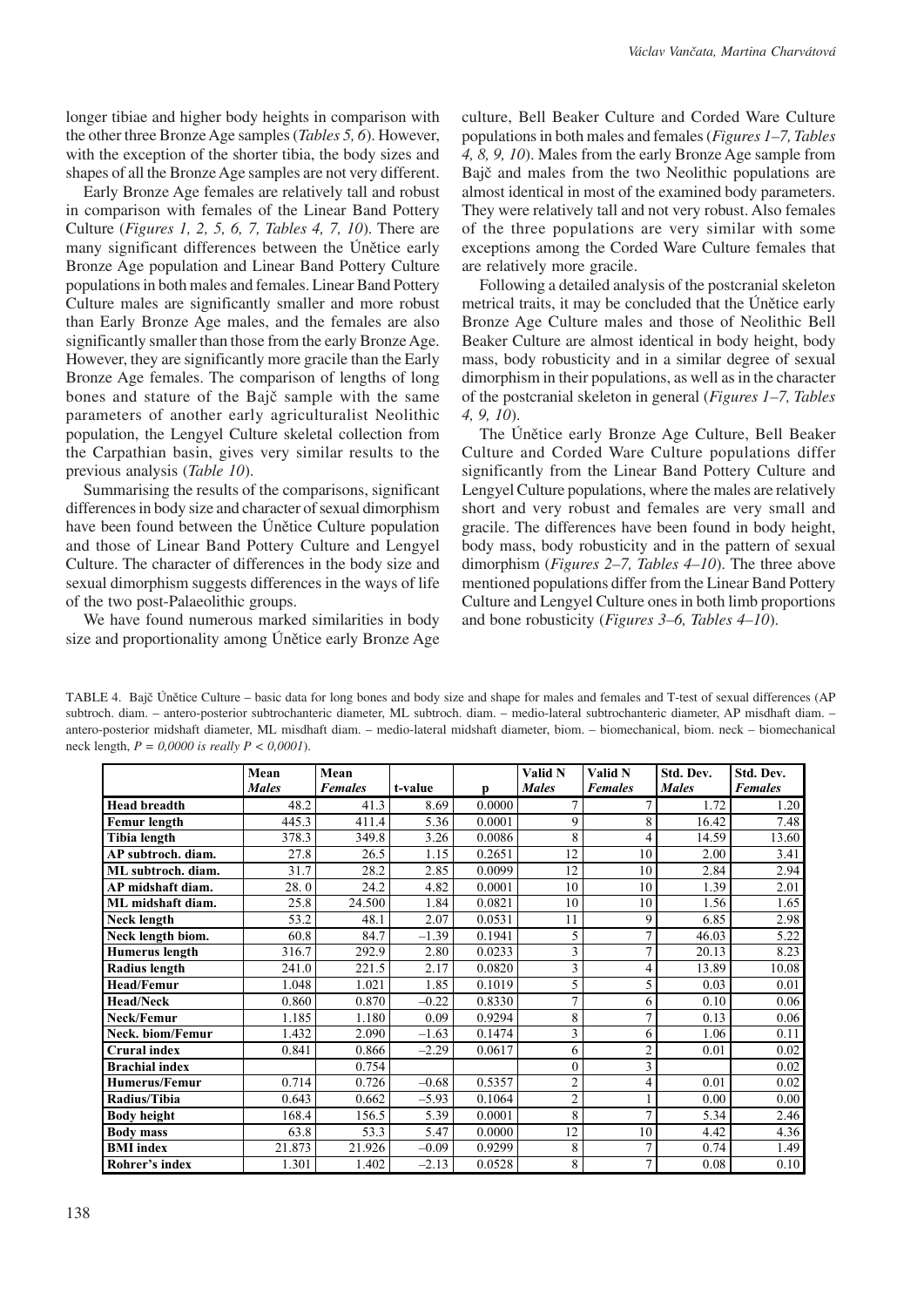|                                           |       | Femur               |           |       | Tibia                 |           |       | <b>Humerus</b>  |                      |       | <b>Radius</b>      |                |
|-------------------------------------------|-------|---------------------|-----------|-------|-----------------------|-----------|-------|-----------------|----------------------|-------|--------------------|----------------|
|                                           | Means | N                   | Std. Dev. | Means | N                     | Std. Dev. | Means | N               | Std. Dev.            | Means | N                  | Std. Dev.      |
| <b>Neolithic H</b>                        | 430.8 | 27                  | 18.41     | 347.6 | $\overline{24}$       | 16.49     | 308.8 | $\overline{29}$ | 13.78                | 234.0 | $\overline{25}$    | 13.15          |
| $LC$ – males                              |       |                     |           |       |                       |           |       |                 |                      |       |                    |                |
| <b>Neolithic H</b>                        | 400.1 | 31                  | 17.39     | 320.4 | $\overline{30}$       | 15.07     | 282.6 | 37              | 13.60                | 211.3 | 31                 | 9.79           |
| $LC$ – females                            |       |                     |           |       |                       |           |       |                 |                      |       |                    |                |
| <b>Early Bronze Age</b>                   | 445.3 | 9                   | 16.42     | 378.2 | 8                     | 14.59     | 316.7 | $\overline{3}$  | 20.13                | 241.0 | $\overline{3}$     | 13.89          |
| Bajč – males                              | 411.4 | 8                   | 7.48      | 349.8 | $\overline{4}$        | 13.60     | 292.9 | $\overline{7}$  | 8.23                 | 221.5 | $\overline{4}$     | 10.08          |
| <b>Early Bronze Age</b><br>Bajč – females |       |                     |           |       |                       |           |       |                 |                      |       |                    |                |
| <b>Bronze Age H</b>                       | 438.2 | 11                  | 25.17     | 358.9 | 9                     | 19.67     | 317.7 | 11              | 13.42                | 246.3 | 10                 | 13.00          |
| Vatya - males                             |       |                     |           |       |                       |           |       |                 |                      |       |                    |                |
| <b>Bronze Age H</b>                       | 403.1 | 13                  | 15.04     | 330.7 | 12                    | 17.55     | 294.8 | 13              | 11.83                | 220.3 | 12                 | 12.19          |
| Vatya - females                           |       |                     |           |       |                       |           |       |                 |                      |       |                    |                |
| <b>Bronze Age H</b>                       | 443.5 | 49                  | 19.39     |       | $\mathbf{0}$          |           | 315.9 | 31              | 14.80                | 247.1 | $\overline{18}$    | 13.47          |
| Maros - males                             |       |                     |           |       |                       |           |       |                 |                      |       |                    |                |
| <b>Bronze Age H</b>                       | 404.4 | 54                  | 20.31     |       | $\overline{0}$        |           | 288.7 | 29              | 12.06                | 217.3 | 26                 | 11.75          |
| Maros - females                           |       |                     |           |       |                       |           |       |                 |                      |       |                    |                |
| <b>Bronze Age H</b>                       | 442.8 | 79                  | 23.69     | 362.0 | 63                    | 22.88     | 318.2 | $\overline{52}$ | 14.84                | 242.0 | 56                 | 14.41          |
| Tumulus - males                           |       |                     |           |       |                       |           |       |                 |                      |       |                    |                |
| <b>Bronze Age H</b>                       | 410.8 | 78                  | 15.16     | 337.8 | 57                    | 14.49     | 294.9 | $\overline{55}$ | 12.45                | 220.7 | 66                 | 10.42          |
| Tumulus - females                         |       |                     |           |       |                       |           |       |                 |                      |       |                    |                |
|                                           |       |                     |           |       |                       |           |       |                 |                      |       |                    |                |
|                                           |       | <b>Crural</b> index |           |       | <b>Brachial index</b> |           |       |                 | <b>Humerus/Femur</b> |       | <b>Body height</b> |                |
|                                           | Means | ${\bf N}$           | Std. Dev. | Means | N                     | Std. Dev. | Means | N               | Std. Dev.            | Means | N                  | Std. Dev.      |
| <b>Neolithic H</b>                        | 0.806 | 22                  | 0.0235    | 0.760 | 23                    | 0.0227    | 0.720 | 23              | 0.0131               | 162.0 | 33                 | 6.20           |
| $LC$ – males                              |       |                     |           |       |                       |           |       |                 |                      |       |                    |                |
| <b>Neolithic H</b>                        | 0.803 | 27                  | 0.0207    | 0.748 | 26                    | 0.0235    | 0.714 | 25              | 0.0232               | 150.5 | 43                 | 6.03           |
| $LC$ – females                            |       |                     |           |       |                       |           |       |                 |                      |       |                    |                |
| <b>Early Bronze Age</b>                   | 0.841 | 6                   | 0.0126    | 0.779 | $\mathbf{1}$          | 0.0000    | 0.704 | $\overline{3}$  | 0.0201               | 168.4 | 8                  | 5.34           |
| Bajč – males                              |       |                     |           |       |                       |           |       | $\overline{4}$  |                      |       | $\overline{7}$     |                |
| <b>Early Bronze Age</b>                   | 0.858 | $\overline{3}$      | 0.0171    | 0.754 | $\overline{3}$        | 0.0216    | 0.726 |                 | 0.0222               | 156.5 |                    | 2.46           |
| Bajč – females<br><b>Bronze Age H</b>     | 0.821 | 9                   | 0.0274    | 0.772 | 10                    | 0.0152    | 0.726 | 11              | 0.0296               | 165.4 | 11                 | 7.56           |
| Vatya - males                             |       |                     |           |       |                       |           |       |                 |                      |       |                    |                |
| <b>Bronze Age H</b>                       | 0.819 | $\overline{12}$     | 0.0283    | 0.747 | $\overline{12}$       | 0.0228    | 0.731 | $\overline{12}$ | 0.0184               | 153.8 | 14                 | 4.79           |
| Vatya - females                           |       |                     |           |       |                       |           |       |                 |                      |       |                    |                |
| <b>Bronze Age H</b>                       |       | $\theta$            |           | 0.774 | $\overline{15}$       | 0.0226    | 0.722 | 23              | 0.0171               | 166.9 | $\overline{57}$    | 6.50           |
| Maros - males                             |       |                     |           |       |                       |           |       |                 |                      |       |                    |                |
| <b>Bronze Age H</b>                       |       | $\mathbf{0}$        |           | 0.749 | 19                    | 0.0261    | 0.719 | 22              | 0.0251               | 153.6 | 61                 |                |
| Maros - females                           |       |                     |           |       |                       |           |       |                 |                      |       |                    |                |
| <b>Bronze Age H</b>                       | 0.821 | 47                  | 0.0283    | 0.766 | $\overline{37}$       | 0.0218    | 0.720 | 38              | 0.0228               | 0.674 | 33                 | 0.0224         |
| Tumulus - males                           |       |                     |           |       |                       |           |       |                 |                      |       |                    |                |
| <b>Bronze Age H</b><br>Tumulus - females  | 0.826 | 48                  | 0.0176    | 0.752 | 41                    | 0.0235    | 0.720 | 45              | 0.0194               | 0.650 | 32                 | 6.63<br>0.0177 |

TABLE 5. Length of long bones, proportions and body height for Únětice Culture from Bajč. Lengyel Culture and three Bronze Age Cultures from the Carpathian Basin (Éry 1998).

## **DISCUSSION AND CONCLUSIONS**

We can conclude that the studied Únětice Early Bronze Age Culture males and females are very similar to those of Neolithic Corded Ware Culture and Bell Beaker Culture, but very different from those of Neolithic Linear Band Pottery Culture and Lengyel Culture (see *Tables 4–10, Figures 1–7*). A preliminary analysis shows that the other examined Bronze Age populations are in some features similar to the pastoralist / horticulturalist populations, but intermediate between the two groups in other features (*Tables 5, 10*). However, any more detailed ecological interpretation of these results would be premature without more detailed palaeoecological information and more advanced analysis of skeletal material.

These differences are in both body size and shape, as well as in bone morphology and proportions, and our analysis supports the suggested marked differences in ecology, social structure and adaptive strategy of the two groups (see also Marciniak 1992, Piontek 1999, Piontek, Marciniak 1990 a, b, 1992). Microevolutionary trends in the Bronze Age period should be analysed in a separate detailed study.

According to our general hypothesis (Piontek 1999, Piontek, Vančata 1999, Vančata 1997), the most probable explanation of those contrasts is a different way of life among early agricultural populations and pastoralist / horticulturalist ones. There is some evidence (Jankowska *et al.* 1999, Krenz-Niedbała 2000, Marciniak 1992, Piontek 1999, Piontek, Marciniak 1990 a, b, 1992) that they differed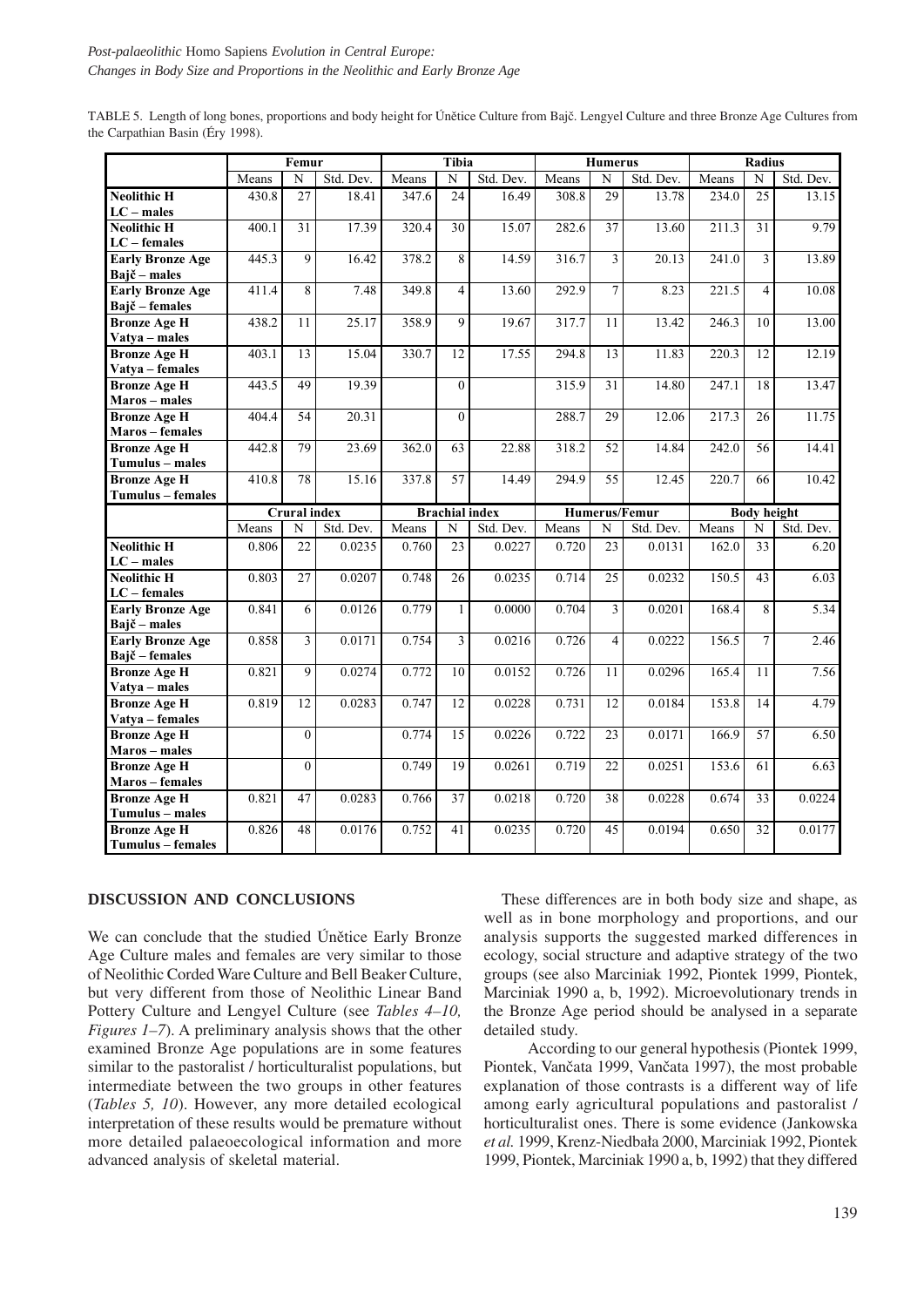TABLE 6. Comparison of length of long bones, proportions and body height for Únětice Culture from Bajč and three Bronze Age Cultures from the Carpathian Basin (Éry 1998); *t-test was computed for groups with unequal number of individuals*. *P = 0.0000 is really P < 0.0001.*

| Males - Bajč Únětice Culture vs.<br>Vatya Bronze Age Culture              | Mean<br>Bajč      | Mean<br>Vatya          | t separ.              | $\, {\bf p}$<br>2-sided | Valid N                            | Valid N<br>Vatya   | Std. Dev.<br>Bajč | Std. Dev.<br>Vatya   |
|---------------------------------------------------------------------------|-------------------|------------------------|-----------------------|-------------------------|------------------------------------|--------------------|-------------------|----------------------|
|                                                                           |                   |                        | var. est.             |                         | Bajč                               |                    |                   |                      |
| Femur length<br>Tibia length                                              | 445.3<br>378.3    | 438.2<br>358.9         | 0.764<br>2.321        | 0.4552<br>0.0348        | 9<br>8                             | 11<br>9            | 16.424<br>14.587  | 25.167<br>19.669     |
| Humerus length                                                            | 316.7             | 317.7                  | $-0.086$              | 0.9368                  | 3                                  | 11                 | 20.133            | 13.417               |
| Radius length                                                             | $\frac{1}{241.0}$ | 246.3                  | $-0.588$              | 0.5978                  | $\overline{\mathbf{3}}$            | 10                 | 13.892            | 12.996               |
| Crural index                                                              | 0.841             | 0.821                  | 1.972                 | 0.0721                  | 6                                  | 9                  | 0.013             | 0.027                |
| <b>Brachial</b> index                                                     | 0.779             | 0.772                  | 0.434                 | 0.6742                  | $\mathbf{1}$                       | 10                 | 0.000             | 0.015                |
| Humerus/Femur index                                                       | 0.704             | 0.726                  | $-1.527$              | 0.1873                  | $\overline{\mathbf{3}}$            | 11                 | 0.020             | 0.030                |
| <b>Body</b> height                                                        | 168.4             | 165.4                  | 1.004                 | 0.3296                  | 8                                  | 11                 | 5.339             | 7.562                |
| Females - Bajč Únětice Culture vs.                                        | Mean              | Mean                   | t separ.              | $\, {\bf p}$            | Valid N                            | Valid N            | Std. Dev.         | Std. Dev.            |
| Vatya Bronze Age Culture                                                  | Bajč              | Vatya                  | var. est.             | 2-sided                 | Bajč                               | Vatya              | Bajč              | Vatya                |
| Femur length                                                              | 411.4             | 403.1                  | 1.680                 | 0.1103                  | 8                                  | 13                 | 7.482             | 15.041               |
| Tibia length                                                              | 349.8             | 330.7                  | 2.251                 | 0.0592                  | $\overline{\mathbf{4}}$            | 12                 | 13.598            | 17.552               |
| Humerus length                                                            | 292.9             | 294.8                  | $-0.440$              | 0.6656                  | $\boldsymbol{7}$                   | 13                 | 8.235             | 11.831               |
| Radius length                                                             | 221.5             | 220.3                  | 0.190                 | 0.8558                  | $\overline{\mathbf{4}}$            | 12                 | 10.083            | 12.190               |
| Crural index                                                              | 0.858             | 0.819                  | 3.036                 | 0.0289                  | 3                                  | 12                 | 0.017             | 0.028                |
| <b>Brachial</b> index                                                     | 0.754             | 0.747                  | 0.547                 | 0.6222                  | $\mathfrak{Z}$                     | 12                 | 0.022             | 0.023                |
| Humerus/Femur index                                                       | 0.726             | 0.731                  | $-0.440$              | 0.6826                  | $\overline{\mathbf{4}}$            | 12                 | 0.022             | 0.018                |
| Body height                                                               | 156.5             | 153.8                  | 1.688                 | 0.1077                  | $\overline{7}$                     | 14                 | 2.462             | 4.791                |
| Males - Bajč Únětice Culture vs.                                          | Mean              | Mean<br><b>Maros</b>   | t separ.              | p                       | $\overline{V}$ alid N              | Valid N            | Std. Dev.         | Std. Dev.            |
| <b>Maros – Perjámos Bronze Age Culture</b><br>Femur length                | Bajč              | 443.5                  | var. est.<br>0.297    | 2-sided<br>0.7714       | Bajč                               | Maros<br>49        | Bajč              | Maros<br>19.390      |
| Tibia length                                                              | 445.3<br>378.3    |                        |                       |                         | $\overline{9}$<br>8                | $\mathbf{0}$       | 16.424<br>14.587  |                      |
| Humerus length                                                            | 316.7             | 315.9                  | 0.064                 | 0.9548                  | 3                                  | 31                 | 20.133            | 14.804               |
| Radius length                                                             | 241.0             | 247.3                  | $-0.742$              | 0.5121                  | 3                                  | 26                 | 13.892            | 14.438               |
| Crural index                                                              | 0.841             |                        |                       |                         | 6                                  | $\boldsymbol{0}$   | 0.013             |                      |
| <b>Brachial</b> index                                                     | 0.779             | 0.774                  | 0.208                 | 0.8384                  | $\mathbf{1}$                       | 15                 | 0.000             | 0.023                |
| Humerus/Femur index                                                       | 0.704             | 0.722                  | $-1.479$              | 0.2773                  | 3                                  | 23                 | 0.020             | 0.017                |
| Body height                                                               | 168.4             | 166.9                  | 0.736                 | 0.4786                  | $8\,$                              | 57                 | 5.339             | 6.499                |
|                                                                           |                   |                        |                       |                         |                                    |                    |                   |                      |
|                                                                           | Mean              |                        |                       |                         | Valid N                            |                    | Std. Dev.         | Std. Dev.            |
| Females - Bajč Únětice Culture vs.<br>Maros - Perjámos Bronze Age Culture | Bajč              | Mean<br>Maros          | t separ.<br>var. est. | $\mathbf{p}$<br>2-sided | Bajč                               | Valid N<br>Maros   | Bajč              | <b>Maros</b>         |
| Femur length                                                              | 411.4             | 404.4                  | 1.831                 | 0.0786                  | $\,$ 8 $\,$                        | 54                 | 7.482             | 20.313               |
| Tibia length                                                              | 349.8             |                        |                       |                         | $\overline{\mathcal{L}}$           | $\mathbf{0}$       | 13.598            |                      |
| Humerus length                                                            | 292.9             | 288.7                  | 1.078                 | 0.3007                  | 7                                  | 29                 | 8.235             | 12.062               |
| Radius length                                                             | 221.5             | 218.4                  | 0.567                 | 0.6013                  | $\overline{4}$                     | 29                 | 10.083            | 11.954               |
| Crural index                                                              | 0.858             |                        |                       |                         | 3                                  | $\theta$           | 0.017             |                      |
| <b>Brachial</b> index                                                     | 0.754             | 0.749                  | 0.365                 | 0.7391                  | 3                                  | 19                 | 0.022             | 0.026                |
| Humerus/Femur index                                                       | 0.726             | 0.719                  | 0.571                 | 0.5926                  | 4                                  | 22                 | 0.022             | 0.025                |
| Body height                                                               | 156.5             | 153.6                  | 2.308                 | 0.0324                  | $\overline{7}$                     | 61                 | 2.462             | 6.628                |
| Males - Bajč Únětice Culture vs.                                          | Mean              | Mean                   | t separ.              | $\mathbf{p}$            | Valid N                            | Valid N            | Std. Dev.         | Std. Dev.            |
| <b>Tumulus Bronze Age Culture</b>                                         | Bajč              | Tumulus                | var. est.             | 2-sided                 | Bajč                               | <b>Tumulus</b>     | Bajč              | Tumulus              |
| Femur length                                                              | 445.3             | 442.8                  | 0.416                 | 0.6844                  | $\overline{9}$                     | 79                 | 16.424            | 23.695               |
| Tibia length                                                              | 378.3             | 362.0                  | 2.748                 | 0.0177                  | $\sqrt{8}$                         | 63                 | 14.587            | 22.879               |
| Humerus length                                                            | 316.7             | 318.2                  | $-0.126$              | 0.9113                  | $\overline{\mathbf{3}}$            | 52                 | 20.133            | 14.838               |
| Radius length                                                             | 241.0             | 242.0                  | $-0.123$              | 0.9131                  | 3                                  | 56                 | 13.892            | 14.413               |
| Crural index                                                              | 0.841             | 0.821                  | 3.159                 | 0.0075                  | 6                                  | 47                 | 0.013             | 0.028                |
| <b>Brachial</b> index                                                     | 0.779             | 0.766                  | 0.582                 | 0.5642                  | $\mathbf{1}$                       | $\overline{37}$    | 0.000             | 0.022                |
| Humerus/Femur index                                                       | 0.704             | 0.720                  | $-1.371$              | 0.3041                  | 3                                  | 38                 | 0.020             | 0.023                |
| Body height                                                               | 168.4             | 166.6                  | 0.857                 | 0.4115                  | 8                                  | 93                 | 5.339             | 7.482                |
| Females - Bajč Únětice Culture vs.                                        | Mean<br>Bajč      | Mean<br><b>Tumulus</b> | t separ.              | $\mathbf{p}$            | Valid N<br>Bajč                    | Valid N<br>Tumulus | Std. Dev.         | Std. Dev.<br>Tumulus |
| <b>Tumulus Bronze Age Culture</b>                                         | 411.4             |                        | var. est.<br>0.172    | 2-sided<br>0.8661       |                                    |                    | Bajč              | 15.164               |
| Femur length                                                              | 349.8             | 410.8<br>337.8         | 1.698                 | 0.1881                  | $\,8\,$<br>$\overline{\mathbf{4}}$ | 78<br>57           | 7.482<br>13.598   | 14.494               |
| Tibia length<br>Humerus length                                            | 292.9             | 294.9                  | $-0.565$              | 0.5847                  | $\boldsymbol{7}$                   | 55                 | 8.235             | 12.453               |
| Radius length                                                             | 221.5             | 220.7                  | 0.149                 | 0.8913                  | $\overline{\mathbf{4}}$            | 66                 | 10.083            | 10.421               |
| Crural index                                                              | 0.858             | 0.826                  | 3.186                 | 0.0860                  | $\overline{\mathbf{3}}$            | 48                 | 0.017             | 0.018                |
| <b>Brachial</b> index                                                     | 0.754             | 0.752                  | 0.173                 | 0.8783                  | 3                                  | 41                 | 0.022             | 0.023                |
| Humerus/Femur index                                                       | 0.726             | 0.720                  | 0.515                 | 0.6420                  | $\overline{4}$                     | $\overline{45}$    | 0.022             | 0.019                |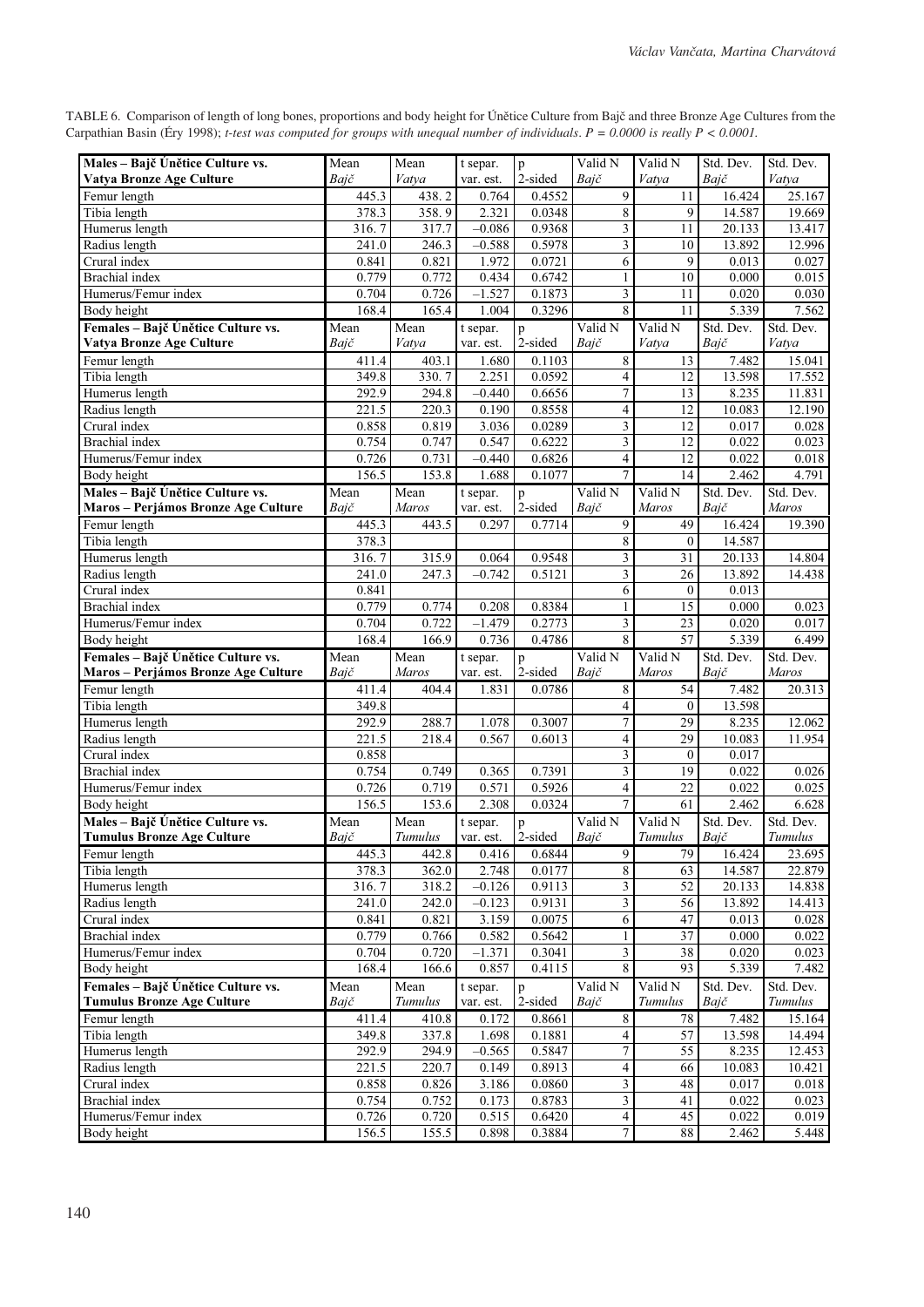## *Post-palaeolithic* Homo Sapiens *Evolution in Central Europe: Changes in Body Size and Proportions in the Neolithic and Early Bronze Age*

TABLE 7. Neolithic LPBC – Jena – basic data for long bones and body size and shape for males and females and t-test of sexual differences. (AP subtroch. diam. – antero-posterior subtrochanteric diameter. ML subtroch. diam. – medio-lateral subtrochanteric diameter. AP misdhaft diam. – antero-posterior midshaft diameter. ML misdhaft diam. – medio-lateral midshaft diameter. biom. – biomechanical. biom. neck – biomechanical neck length. *P = 0.0000 is really P < 0.0001. Numbers in italics were taken from Bach and Bach 1965*.)

|                       | Mean         | Mean           |         |        | Valid N      | Valid N        | Std. Dev.    | Std. Dev.      |
|-----------------------|--------------|----------------|---------|--------|--------------|----------------|--------------|----------------|
|                       | <b>Males</b> | <b>Females</b> | t-value | p      | <b>Males</b> | <b>Females</b> | <b>Males</b> | <b>Females</b> |
| <b>Head breadth</b>   | 47.2         | 40.2           | 7.50    | 0.0000 | 13           | 19             | 2.275        | 2.832          |
| Femur length          | 431.0        | 393.4          | 5.48    | 0.0000 | 13           | 19             | 14.860       | 21.397         |
| Tibia length          | 354.4        | 319.4          | 5.02    | 0.0000 | 13           | 18             | 13.727       | 22.208         |
| AP subtroch. diam.    | 29.0         | 25.2           | 4.20    | 0.0002 | 13           | 19             | 2.238        | 2.646          |
| ML subtroch. diam.    | 29.9         | 26.6           | 5.20    | 0.0000 | 13           | 19             | 1.757        | 1.766          |
| AP midshaft diam.     | 28.7         | 23.6           | 8.03    | 0.0000 | 13           | 19             | 1.940        | 1.615          |
| ML midshaft diam.     | 26.5         | 23.6           | 4.78    | 0.0000 | 13           | 19             | 1.376        | 1.808          |
| Neck length           | 53.8         | 48.5           | 3.38    | 0.0020 | 13           | 19             | 4.838        | 3.911          |
| Neck length biom.     | 91.2         | 77.2           | 6.91    | 0.0000 | 13           | 19             | 5.895        | 5.475          |
| <b>Humerus length</b> | 309.4        | 282.6          |         |        | 25           | 25             | 13.000       | 17.400         |
| <b>Radius length</b>  | 233.0        | 211.0          |         |        | 24           | 29             | 12.300       | 14.500         |
| <b>Head/Femur</b>     | 1.097        | 1.021          | 3.83    | 0.0006 | 13           | 19             | 0.058        | 0.053          |
| <b>Head/Neck</b>      | 0.883        | 0.830          | 2.30    | 0.0288 | 13           | 19             | 0.068        | 0.061          |
| Neck/Femur            | 1.248        | 1.234          | 0.45    | 0.6528 | 13           | 19             | 0.102        | 0.073          |
| Neck. biom./Femur     | 2.117        | 1.961          | 4.25    | 0.0002 | 13           | 19             | 0.125        | 0.083          |
| <b>Crural index</b>   | 0.823        | 0.812          | 1.00    | 0.3244 | 13           | 18             | 0.039        | 0.020          |
| <b>Brachial index</b> | 0.753        | 0.747          |         |        |              |                |              |                |
| <b>Humerus/Femur</b>  | 0.713        | 0.708          |         |        |              |                |              |                |
| Radius/Tibia          | 0.678        | 0.672          |         |        |              |                |              |                |
| <b>Body height</b>    | 162.9        | 150.2          | 5.48    | 0.0000 | 13           | 19             | 4.997        | 7.195          |
| <b>Body mass</b>      | 64.1         | 49.2           | 10.30   | 0.0000 | 13           | 19             | 3.579        | 4.294          |
| <b>BMI</b> index      | 24.194       | 21.790         | 5.36    | 0.0000 | 13           | 19             | 1.443        | 1.097          |
| Rohrer's index        | 1.488        | 1.455          | 0.75    | 0.4576 | 13           | 19             | 0.122        | 0.122          |

TABLE 8. Neolithic CWC – Zlota – basic data for long bones and body size and shape for males and females and t-test of sexual differences. (AP subtroch. diam. – antero-posterior subtrochanteric diameter. ML subtroch. diam. – medio-lateral subtrochanteric diameter. AP misdhaft diam. – antero-posterior midshaft diameter. ML misdhaft diam. – medio-lateral midshaft diameter. biom. – biomechanical. biom. neck – biomechanical neck length. *P = 0.0000 is really P < 0.0001*. *Numbers in italics were taken from Krentz-Niedbala 2000*.)

|                       | Mean         | Mean           |         |        | Valid N      | Valid N        | Std. Dev.    | Std. Dev.      |
|-----------------------|--------------|----------------|---------|--------|--------------|----------------|--------------|----------------|
|                       | <b>Males</b> | <b>Females</b> | t-value | D.     | <b>Males</b> | <b>Females</b> | <b>Males</b> | <b>Females</b> |
| <b>Head breadth</b>   | 46.8         | 41.8           | 7.52    | 0.0000 | 33           | 29             | 2.764        | 2.384          |
| Femur length          | 448.0        | 409.5          | 7.55    | 0.0000 | 33           | 29             | 20.220       | 19.797         |
| Tibia length          | 375.1        | 338.6          | 7.36    | 0.0000 | 31           | 31             | 20.499       | 18.451         |
| AP subtroch. diam.    | 28.1         | 25.3           | 4.22    | 0.0001 | 33           | 29             | 3.131        | 1.804          |
| ML subtroch. diam.    | 31.2         | 28.4           | 4.06    | 0.0001 | 33           | 29             | 2.668        | 2.690          |
| AP midshaft diam.     | 27.8         | 24.9           | 4.69    | 0.0000 | 33           | 29             | 2.701        | 2.200          |
| ML midshaft diam.     | 27.4         | 25.6           | 3.28    | 0.0017 | 33           | 29             | 2.219        | 2.199          |
| Neck length           | 51.5         | 46.5           | 5.65    | 0.0000 | 33           | 29             | 3.517        | 3.457          |
| Neck length biom.     | 92.4         | 83.7           | 6.03    | 0.0000 | 33           | 29             | 6.645        | 4.364          |
| <b>Humerus</b> length | 328.3        | 308.5          |         |        | 10           | 10             | 10.970       | 15.240         |
| <b>Radius length</b>  | 247.0        | 223.1          |         |        | 11           | 10             | 16.740       | 17.700         |
| <b>Head/Femur</b>     | 1.045        | 1.023          | 1.88    | 0.0650 | 33           | 29             | 0.045        | 0.049          |
| <b>Head/Neck</b>      | 0.911        | 0.903          | 0.53    | 0.6008 | 33           | 29             | 0.061        | 0.061          |
| Neck/Femur            | 0.507        | 0.500          | 1.40    | 0.1654 | 33           | 29             | 0.024        | 0.015          |
| Neck. biom./Femur     | 1.151        | 1.135          | 0.80    | 0.4255 | 33           | 29             | 0.081        | 0.068          |
| <b>Crural</b> index   | 0.835        | 0.830          | 0.81    | 0.4226 | 30           | 25             | 0.024        | 0.019          |
| <b>Brachial index</b> | 0.7524       | 0.7232         |         |        |              |                |              |                |
| Humerus/Femur         | 0.7328       | 0.7534         |         |        |              |                |              |                |
| Radius/Tibia          | 0.6585       | 0.6589         |         |        |              |                |              |                |
| <b>Body height</b>    | 168.6        | 155.6          | 7.55    | 0.0000 | 33           | 29             | 6.799        | 6.657          |
| <b>Body mass</b>      | 61.5         | 48.2           | 7.66    | 0.0000 | 34           | 35             | 5.334        | 8.617          |
| <b>BMI</b> index      | 21.571       | 20.981         | 1.78    | 0.0809 | 33           | 29             | 1.288        | 1.325          |
| Rohrer's index        | 1.283        | 1.352          | $-2.43$ | 0.0181 | 33           | 29             | 0.105        | 0.120          |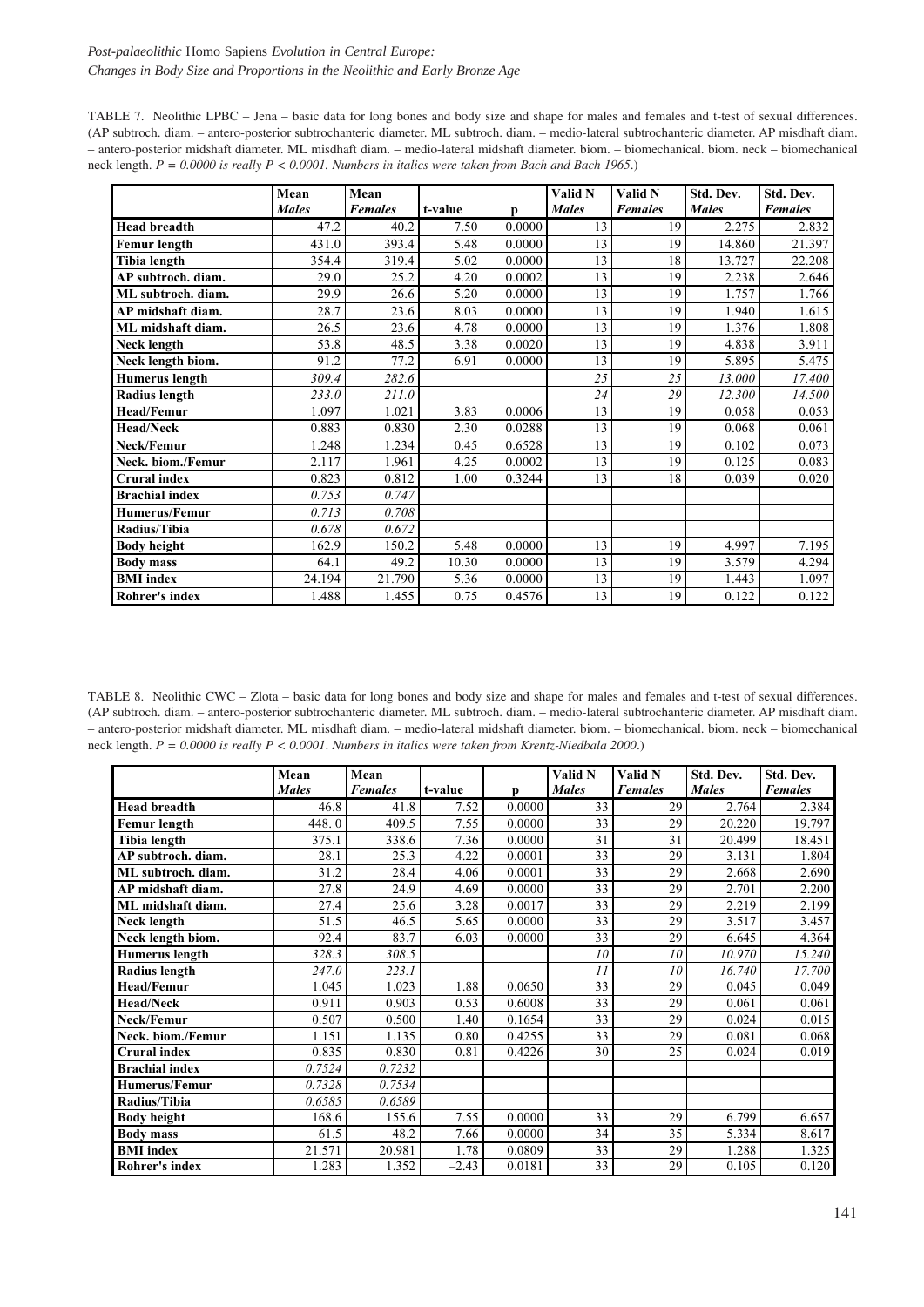TABLE 9. Neolithic BBC – Praha – basic data for long bones and body size and shape for males and females and T-test of sexual differences. (AP subtroch. diam. – antero-posterior subtrochanteric diameter. ML subtroch. diam. – medio-lateral subtrochanteric diameter. AP misdhaft diam. – antero-posterior midshaft diameter. ML misdhaft diam. – medio-lateral midshaft diameter. biom. – biomechanical. biom. neck – biomechanical neck length. *P = 0.0000 is really P < 0.0001*)

|                       | Mean         | Mean           |         |        | Valid N      | Valid N        | Std. Dev.    | Std. Dev.      |
|-----------------------|--------------|----------------|---------|--------|--------------|----------------|--------------|----------------|
|                       | <b>Males</b> | <b>Females</b> | t-value | D      | <b>Males</b> | <b>Females</b> | <b>Males</b> | <b>Females</b> |
| <b>Head breadth</b>   | 47.7         | 41.3           | 3.49    | 0.0058 |              | 5              | 2.352        | 3.990          |
| <b>Femur</b> length   | 451.3        | 417.8          | 1.90    | 0.0833 | 8            | 5              | 20.872       | 42.991         |
| Tibia length          | 377.4        | 363.3          | 0.91    | 0.3884 | 7            | 3              | 23.565       | 18.448         |
| AP subtroch. diam.    | 27.6         | 25.1           | 2.14    | 0.0559 | 8            | 5              | 2.001        | 2.084          |
| ML subtroch. diam.    | 31.6         | 28.6           | 2.47    | 0.0312 | 8            | 5              | 1.745        | 2.719          |
| AP midshaft diam.     | 28.1         | 25.3           | 2.20    | 0.0497 | 8            | 5              | 2.340        | 1.981          |
| ML midshaft diam.     | 28.0         | 25.9           | 1.74    | 0.1105 | 8            | 5              | 1.979        | 2.271          |
| <b>Neck length</b>    | 55.9         | 45.4           | 5.28    | 0.0005 | 6            | 5              | 3.185        | 3.417          |
| Neck length biom.     | 96.2         | 82.9           | 3.57    | 0.0061 | 6            | 5              | 5.845        | 6.528          |
| <b>Humerus</b> length | 326.1        | 292.0          | 3.08    | 0.0105 | 8            | 5              | 16.392       | 23.843         |
| Radius length         | 242.9        | 230.8          | 1.11    | 0.2931 | $\mathbf{r}$ | 5              | 13.018       | 24.631         |
| <b>Head/Femur</b>     | 1.056        | 0.991          | 2.11    | 0.0606 | 7            | 5              | 0.042        | 0.066          |
| <b>Head/Neck</b>      | 0.853        | 0.909          | $-1.92$ | 0.0869 | 6            | 5              | 0.052        | 0.043          |
| Neck/Femur            | 1.230        | 1.093          | 2.59    | 0.0292 | 6            | 5              | 0.072        | 0.103          |
| Neck. biom./Femur     | 2.118        | 1.994          | 1.38    | 0.2007 | 6            | 5              | 0.148        | 0.150          |
| <b>Crural</b> index   | 0.831        | 0.830          | 0.01    | 0.9902 | 7            | 3              | 0.032        | 0.047          |
| <b>Brachial index</b> | 0.745        | 0.753          | $-0.56$ | 0.5886 | 6            | 4              | 0.023        | 0.019          |
| <b>Humerus/Femur</b>  | 0.734        | 0.701          | 1.43    | 0.1826 | 7            | 5              | 0.037        | 0.042          |
| Radius/Tibia          | 0.649        | 0.641          | 0.81    | 0.4503 | 5            | 3              | 0.013        | 0.015          |
| <b>Body height</b>    | 169.5        | 157.3          | 2.36    | 0.0363 | 9            | 5              | 6.502        | 13.260         |
| <b>Body mass</b>      | 63.6         | 51.8           | 4.78    | 0.0005 | $\mathbf Q$  | 5              | 3.302        | 6.115          |
| <b>BMI</b> index      | 22.163       | 20.982         | 1.61    | 0.1331 | 9            | 5              | 1.155        | 1.586          |
| Rohrer's index        | 1.311        | 1.349          | $-0.43$ | 0.6720 | 9            | 5              | 0.109        | 0.222          |

by the use of various natural resources, environment and reproduction strategy. It is worth noting that the Únětice early Bronze Age Culture, Bell Beaker Culture and Corded Ware Culture populations are similar in many features of body build, proportions and bone morphology also to the examined Mesolithic populations (*Figure 7*, Vančata 1997, in prep., Piontek, Vančata 1999, in prep.). The ecological and cultural differentiation and population continuity during the Late Palaeolithic, Mesolithic, Neolithic and the early Bronze period have been discussed recently (e.g. Barbujani, Bertolli 2001, Barbujani *et al.* 1994, Bogucki 1999, Kruk, Milisauskas 1999, Piontek 2001), showing the possibility of at least partial local continuity and specific features of early agriculturalists in central Europe during the Mesolithic, Neolithic, Early Bronze periods.

Consequently we can suppose that microevolutionary trends, ecology and the adaptive strategy of non-agricultural populations were rather conservative since the Mesolithic until the Early Bronze Age periods. Some of the microevolutionary conservative trends can be supposed also on the basis of archaeological and palaeoecological records (Bogucki 1999, Kruk, Milisauskas 1999), because of the non-continuous character of Early and Middle Neolithic agricultural populations.

It is very probable that the two life history patterns had existed in the early post-Palaeolithic period. The first one was a conservative pattern with prevailing adaptive

K-strategy, keeping some features of hunter-gatherer's body built, ecology and social structure that originated probably early in the Mesolithic period. This life history pattern was connected predominantly with the pastoralisthorticulturalist cultural groups in the Neolithic and Early Bronze Age. The second life history pattern with r-strategy, features typical changed body built and proportions, ecology and social structure; it was connected with the origin and development of early agricultural system in the Neolithic period (see also Piontek 1999, Vančata 1987, Piontek, Vančata 1999).

#### **ACKNOWLEDGEMENTS**

We would like to thank the following colleagues for the discussions and remarks (alphabetically): Jaroslav Brůžek, Míla Dobisíková, Marta Dočkalová, Trent Holliday, Jan Jelínek, Alexander Kozintzev, Arkadeusz Marciniak, Vladimír Novotný, Jaroslava Pavelková, Janusz Piontek, Vladimír Přívratský, Vladimír Sládek, Milan Stloukal, Jiří Svoboda, Petr Škrdla, Erik Trinkaus, Petr Velemínský.

This research has been supported by the Grant Agency of the Czech Republic – grant project No. 206/96/0166 and 206/99/1697 and Grant Project of the Ministry of Education – Research Program No. 21-313-0041.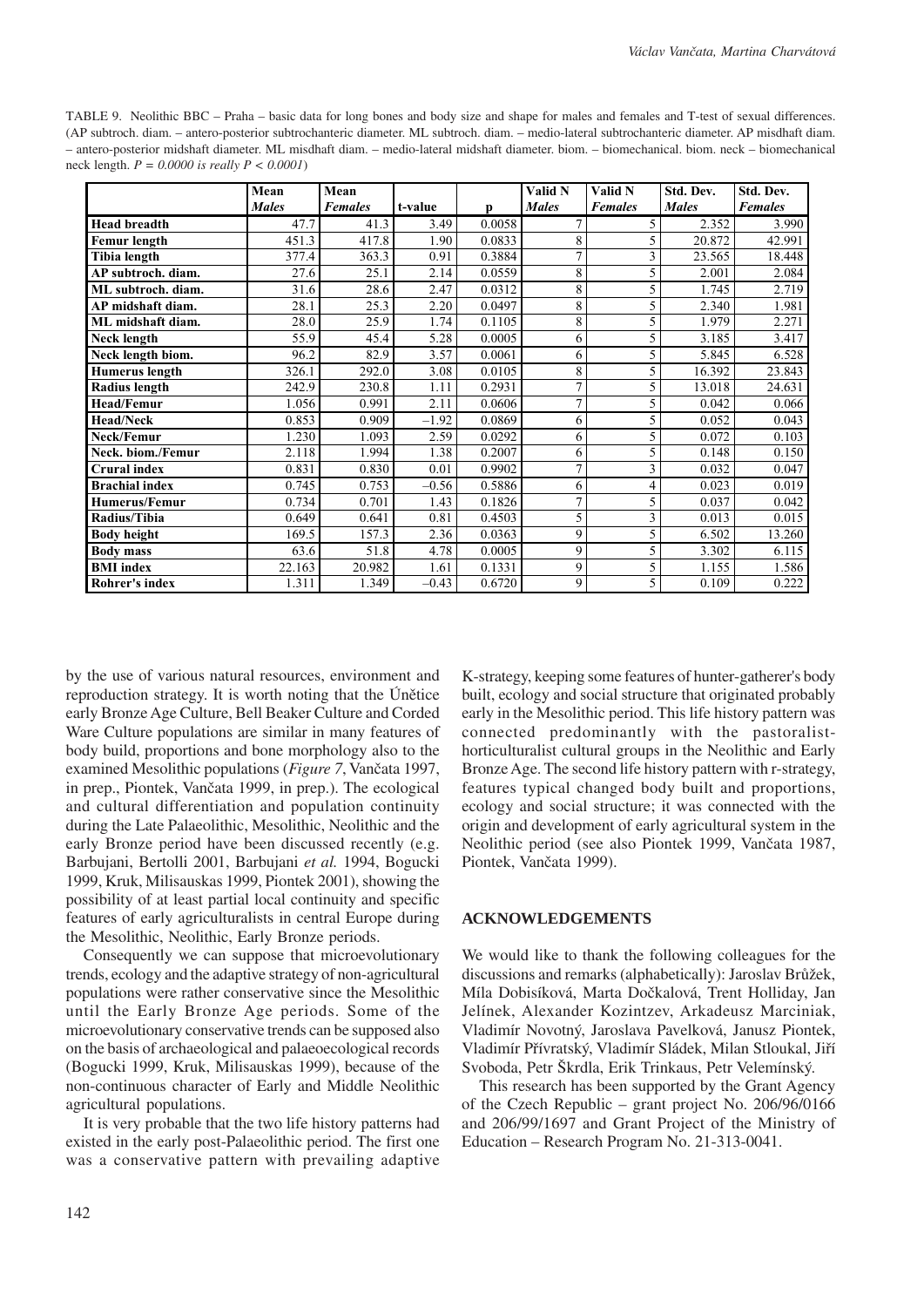TABLE 10. Comparison of length of long bones, proportions and body height for three Neolithic Lengyel Cultures from the Carpathian Basin (Éry 1998) with Únětice Culture from Bajč, Praha BBC, Jena LBPC and Zlota CWC; *t-test was computed for groups with unequal numbers of individuals.*

| Males - Lengyel Culture vs.                     | Mean      | Mean             | t separ.              | p            | Valid N         | Valid N                  | Std. Dev. | Std. Dev.        |
|-------------------------------------------------|-----------|------------------|-----------------------|--------------|-----------------|--------------------------|-----------|------------------|
| Bajč Únětice Culture                            | Lengyel H | Bajč             | var. est.             | 2-sided      | Lengyel H       | Bajč                     | Lengyel H | Bajč             |
| Femur length                                    | 430.8     | 445.3            | $-2.227$              | 0.0417       | 27              | 9                        | 18.406    | 16.424           |
| Tibia length                                    | 347.6     | 378.3            | $-4.980$              | 0.0003       | 24              | 8                        | 16.490    | 14.587           |
| Humerus length                                  | 308.8     | 316.7            | $-0.662$              | 0.5763       | 29              | 3                        | 13.777    | 20.133           |
| Radius length                                   | 234.0     | 241.0            | $-0.825$              | 0.4963       | 25              | 3                        | 13.148    | 13.892           |
| Crural index                                    | 0.806     | 0.841            | $-4.919$              | 0.0002       | 22              | 6                        | 0.024     | 0.013            |
| Brachial index                                  | 0.760     | 0.779            | $-0.815$              | 0.4239       | 23              | $\mathbf{1}$             | 0.023     | 0.000            |
| Body height                                     | 162.0     | 168.4            | $-2.946$              | 0.0122       | 33              | 8                        | 6.201     | 5.339            |
| Females - Lengyel Cult. vs.                     | Mean      | Mean             | t separ.              | p            | Valid N         | Valid N                  | Std. Dev. | Std. Dev.        |
| Bajč Únětice Culture                            | Lengyel H | Bajč             | var. est.             | 2-sided      | Lengyel H       | Bajč                     | Lengyel H | Bajč             |
| Femur length                                    | 400.1     | 411.4            | $-2.755$              | 0.0102       | 31              | 8                        | 17.390    | 7.482            |
| Tibia length                                    | 320.4     | 349.8            | $-4.006$              | 0.0161       | 30              | $\overline{4}$           | 15.071    | 13.598           |
| Humerus length                                  | 282.6     | 292.9            | $-2.664$              | 0.0195       | 37              | $\sqrt{ }$               | 13.600    | 8.235            |
| Radius length                                   | 211.3     | 221.5            | $-1.918$              | 0.1275       | 31              | $\overline{\mathcal{L}}$ | 9.794     | 10.083           |
| Crural index                                    | 0.803     | 0.858            | $-5.144$              | 0.0142       | 27              | 3                        | 0.021     | 0.017            |
| Brachial index                                  | 0.748     | 0.754            | $-0.441$              | 0.6894       | 26              | 3                        | 0.023     | 0.022            |
| Body height                                     | 150.5     | 156.5            | $-4.575$              | 0.0002       | 43              | 7                        | 6.033     | 2.462            |
| Males - Lengyel Culture vs.                     | Mean      | Mean             | t separ.              | p            | Valid N         | Valid N                  | Std. Dev. | Std. Dev.        |
| <b>BBC</b> Praha                                | Lengyel H | <b>BBC</b> Praha | var. est.             | 2-sided      | Lengyel H       | <b>BBC</b> Praha         | Lengyel H | <b>BBC</b> Praha |
| Femur length                                    | 430.8     | 451.3            | $-2.497$              | 0.0316       | 27              | 8                        | 18.406    | 20.872           |
| Tibia length                                    | 347.6     | 377.4            | $-3.135$              | 0.0139       | 24              | $\sqrt{ }$               | 16.490    | 23.565           |
| Humerus length                                  | 308.8     | 326.1            | $-2.736$              | 0.0210       | 29              | 8                        | 13.777    | 16.392           |
| Radius length                                   | 234.0     | 242.9            | $-1.580$              | 0.1451       | 25              | $\boldsymbol{7}$         | 13.148    | 13.018           |
| Crural index                                    | 0.806     | 0.831            | $-1.889$              | 0.0956       | 22              | 7                        | 0.024     | 0.032            |
| Brachial index                                  | 0.760     | 0.745            | 1.336                 | 0.2182       | 23              | 6                        | 0.023     | 0.023            |
| Body height                                     | 162.0     | 169.5            | $-3.111$              | 0.0090       | 33              | 9                        | 6.201     | 6.502            |
| Females - Lengyel Cult. vs.                     | Mean      | Mean             | t separ.              | p            | Valid N         | Valid N                  | Std. Dev. | Std. Dev.        |
| <b>BBC</b> Praha                                | Lengyel H | <b>BBC</b> Praha | var. est.             | 2-sided      | Lengyel H       | <b>BBC Praha</b>         | Lengyel H | <b>BBC</b> Praha |
| Femur length                                    | 400.1     | 417.8            | $-0.909$              | 0.4148       | 31              | 5                        | 17.390    | 42.991           |
| Tibia length                                    | 320.4     | 363.3            | $-3.906$              | 0.0597       | 30              | 3                        | 15.071    | 18.448           |
| Humerus length                                  | 282.6     | 292.0            | $-0.858$              | 0.4391       | 37              | 5                        | 13.600    | 23.843           |
| Radius length                                   | 211.3     | 230.8            | $-1.752$              | 0.1547       | 31              | 5                        | 9.794     | 24.631           |
| Crural index                                    |           |                  |                       |              |                 |                          |           |                  |
|                                                 | 0.803     | 0.830            | $-0.979$              | 0.4309       | 27              | 3                        | 0.021     | 0.047            |
| Brachial index                                  | 0.748     | 0.753            | $-0.469$              | 0.6590       | 26              | 4                        | 0.023     | 0.019            |
| Body height                                     | 150.5     | 157.3            | $-1.124$              | 0.3240       | 43              | 5                        | 6.033     | 13.260           |
| Males - Lengyel Culture vs.                     | Mean      | Mean             | t separ.              |              | Valid N         | Valid N                  | Std. Dev. | Std. Dev.        |
| <b>LBPC</b> Jena                                | Lengyel H | <b>LBPC</b> Jena | var. est.             | p<br>2-sided | Lengyel H       | <b>LBPC</b> Jena         | Lengyel H | <b>LBPC</b> Jena |
| Femur length                                    | 430.8     | 431.0            | $-0.034$              | 0.9731       | 27              | 13                       | 18.406    | 14.860           |
| Tibia length                                    | 347.6     | 354.4            | $-1.338$              | 0.1912       | 24              | 13                       | 16.490    | 13.727           |
| Crural index                                    | 0.806     | 0.823            | $-1.418$              | 0.1741       | $\overline{22}$ | 13                       | 0.024     | 0.039            |
| Body height                                     | 162.0     | 162.9            | $-0.502$              | 0.6199       | 33              | 13                       | 6.201     | 4.997            |
| Females - Lengyel Cult. vs.                     | Mean      | Mean             | t separ.              | $\mathbf{p}$ | Valid N         | Valid N                  | Std. Dev. | Std. Dev.        |
| <b>LBPC</b> Jena                                | Lengyel H | <b>LBPC</b> Jena | var. est.             | 2-sided      | Lengyel H       | <b>LBPC</b> Jena         | Lengyel H | <b>LBPC</b> Jena |
| Femur length                                    | 400.1     | 393.4            | 1.147                 | 0.2597       | 31              | 19                       | 17.390    | 21.397           |
| Tibia length                                    | 320.4     | 319.4            | 0.165                 | 0.8699       | 30              | $18\,$                   | 15.071    | 22.208           |
| Crural index                                    | 0.803     | 0.812            | $-1.472$              | 0.1493       | $27\,$          | 18                       | 0.021     | 0.020            |
| Body height                                     | 150.5     | 150.2            | 0.156                 | 0.8768       | 43              | 19                       | 6.033     | 7.195            |
| Males - Lengyel Culture vs.                     | Mean      | Mean             | t separ.              | p            | Valid N         | Valid N                  | Std. Dev. | Std. Dev.        |
| <b>CWC Zlota</b>                                | Lengyel H | <b>CWC</b> Zlota | var. est.             | 2-sided      | Lengyel H       | <b>CWC</b> Zlota         | Lengyel H | <b>CWC</b> Zlota |
| Femur length                                    | 430.8     | 448.0            | $-3.435$              | 0.0011       | 27              | 33                       | 18.406    | 20.220           |
| Tibia length                                    | 347.6     | 375.1            | $-5.509$              | 0.0000       | 24              | 31                       | 16.490    | 20.499           |
| Crural index                                    | 0.806     | 0.835            | $-4.306$              | 0.0001       | 22              | 30                       | 0.024     | 0.024            |
| Body height                                     | 162.0     | 168.6            | $-4.112$              | 0.0001       | 33              | $\overline{33}$          | 6.201     | 6.799            |
|                                                 | Mean      | Mean             |                       | p            | Valid N         | Valid N                  | Std. Dev. | Std. Dev.        |
| Females - Lengyel Cult. vs.<br><b>CWC Zlota</b> | Lengyel H | <b>CWC</b> Zlota | t separ.<br>var. est. | 2-sided      | Lengyel H       | <b>CWC</b> Zlota         | Lengyel H | <b>CWC</b> Zlota |
| Femur length                                    | 400.1     | 409.5            | $-1.946$              | 0.0567       | 31              | 29                       | 17.390    | 19.797           |
| Tibia length                                    | 320.4     | 338.6            | $-4.236$              | 0.0001       | 30              | 31                       | 15.071    | 18.451           |
| Crural index                                    | 0.803     | 0.830            | $-4.864$              | 0.0000       | 27              | 25                       | 0.021     | 0.019            |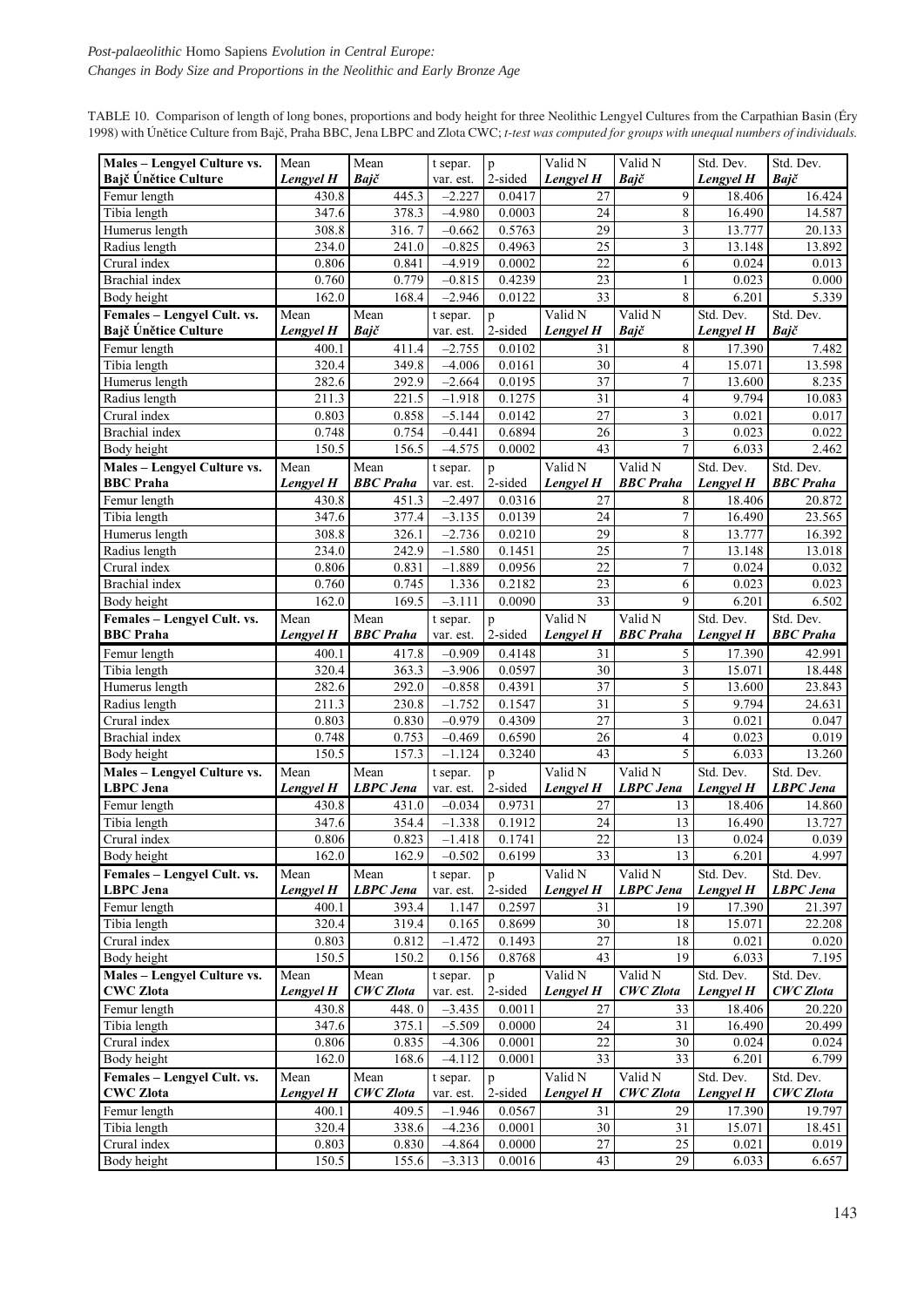FIGURE 1. Body height and body mass in males and females in studied Neolithic and early Bronze Age populations. (LBPC – Linear Band Pottery Culture; Mittle-Elbe-Saale Gebiet, Jena, Germany. CWC – Corded Ware Culture; Zlota, Poland; Prague. BBC – Bell Beaker Culture; Bohemia and Moravia, Czech Republic. Bronze Age – Únětice early Bronze Age Culture; Bajč, Slovakia. SD – standard deviation. SE – standard error of mean.)



Neolithic/Bronze transition body size changes **Neolithic/Bronze Age transition body size changes**

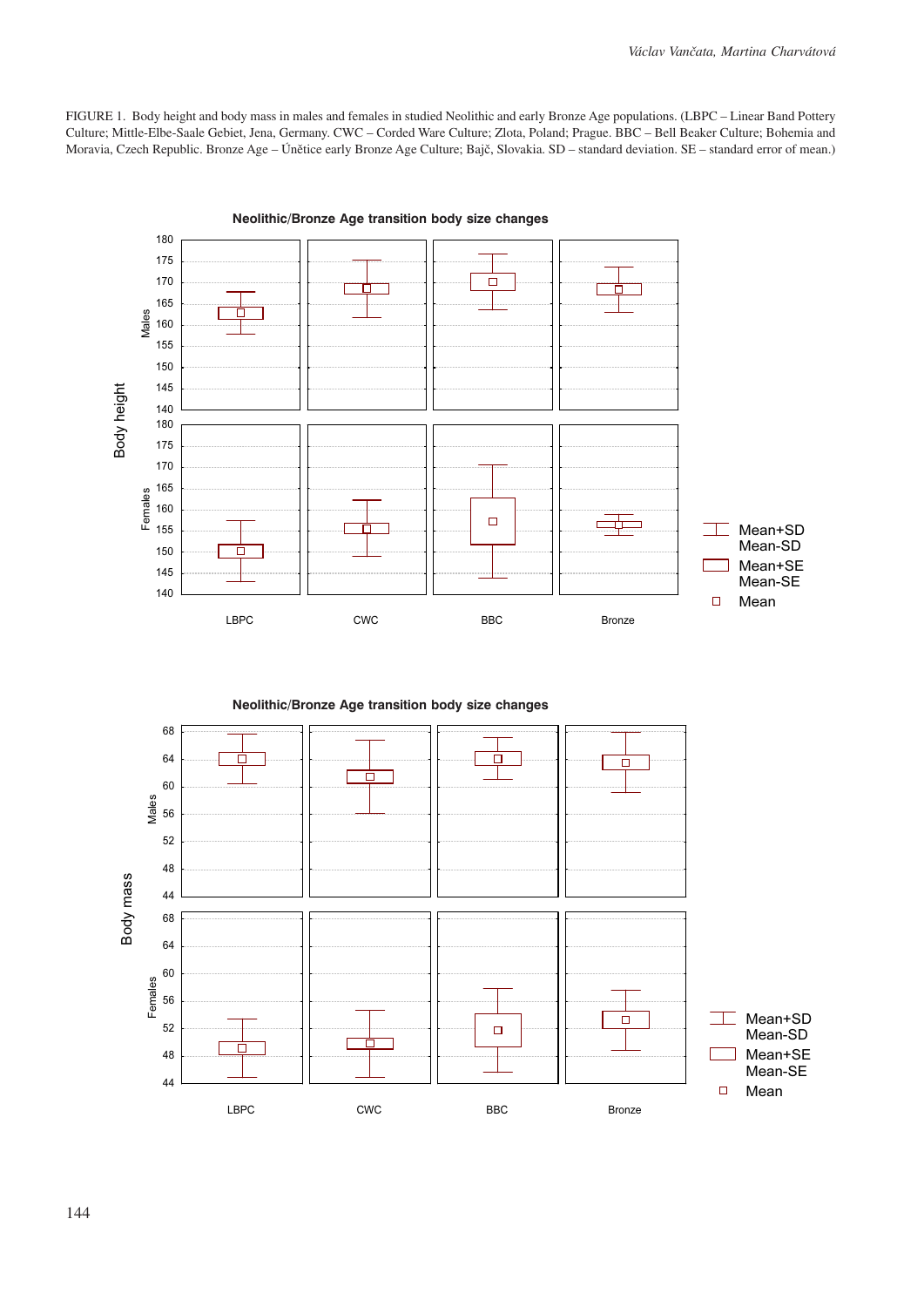*Post-palaeolithic* Homo Sapiens *Evolution in Central Europe: Changes in Body Size and Proportions in the Neolithic and Early Bronze Age*

FIGURE 2. Body robusticity in males and females in studied Neolithic and early Bronze Age populations represented by Rohrer's index and vertical head breadth. Note that head breadth basically corresponds in sexual differences to the body mass (*Figure 1*), but the Rohrer's index makes a specific pattern.



Neolithic/Bronze transition body size changes **Neolithic/Bronze Age transition body size changes**

Neolithic/Bronze transition body size changes **Neolithic/Bronze Age transition body size changes**

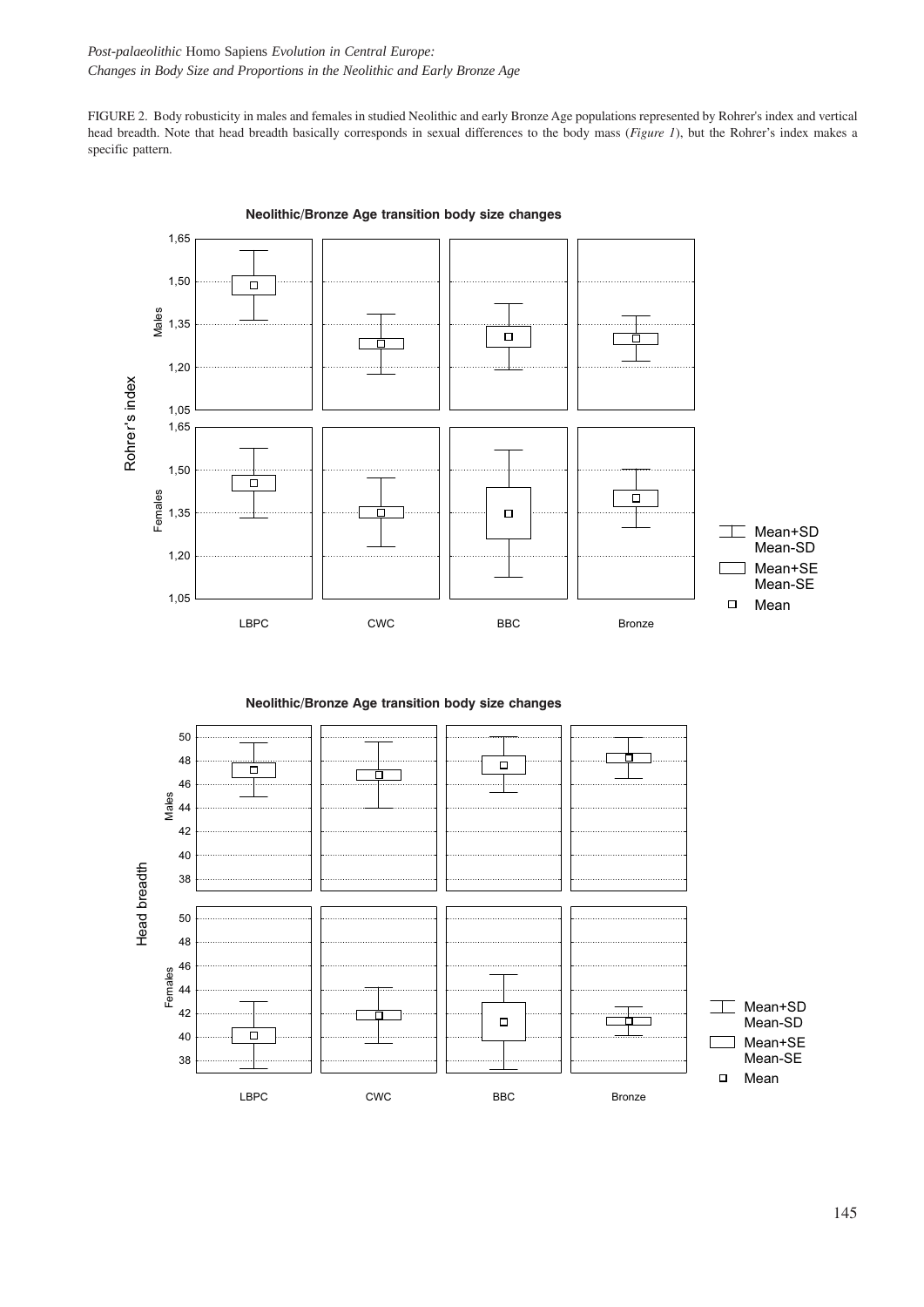FIGURE 3. Length of femur and tibia in males and females in studied Neolithic and early Bronze Age populations.



Neolithic/Bronze transition body size changes **Neolithic/Bronze Age transition body size changes**

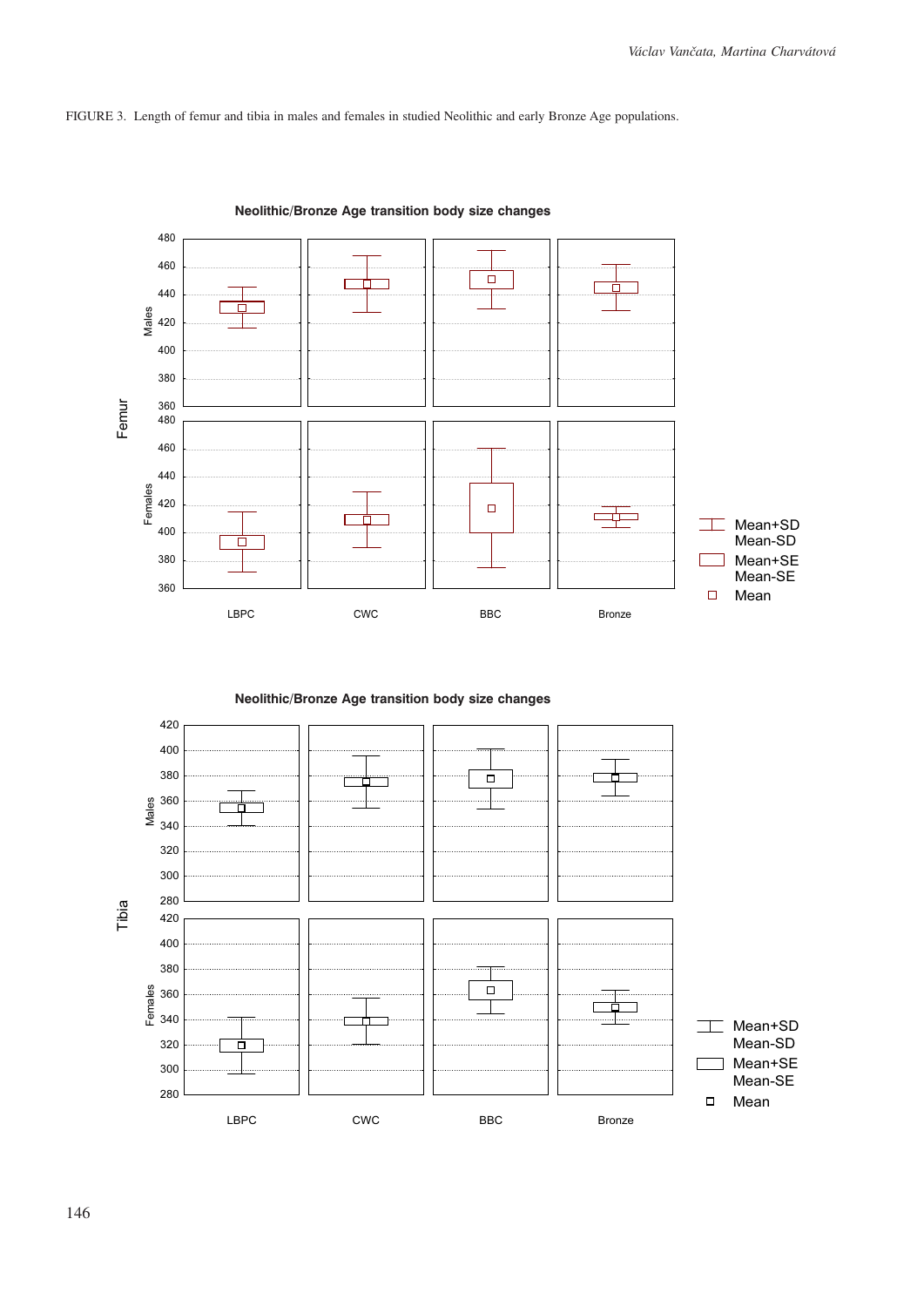FIGURE 4. Length of humerus and radius in males and females in studied Neolithic and early Bronze Age populations. The humerus and radius of Linear Band Pottery Culture and Corded Ware Culture were not measured by the authors and therefore they cannot be included into the statistical analysis. However, the lengths of bones are available in literature (Bach 1978, Bach, Bach 1981, Vančata 1997, *Figure 7*).



Neolithic/Bronze transition body size changes **Neolithic/Bronze Age transition body size changes**



147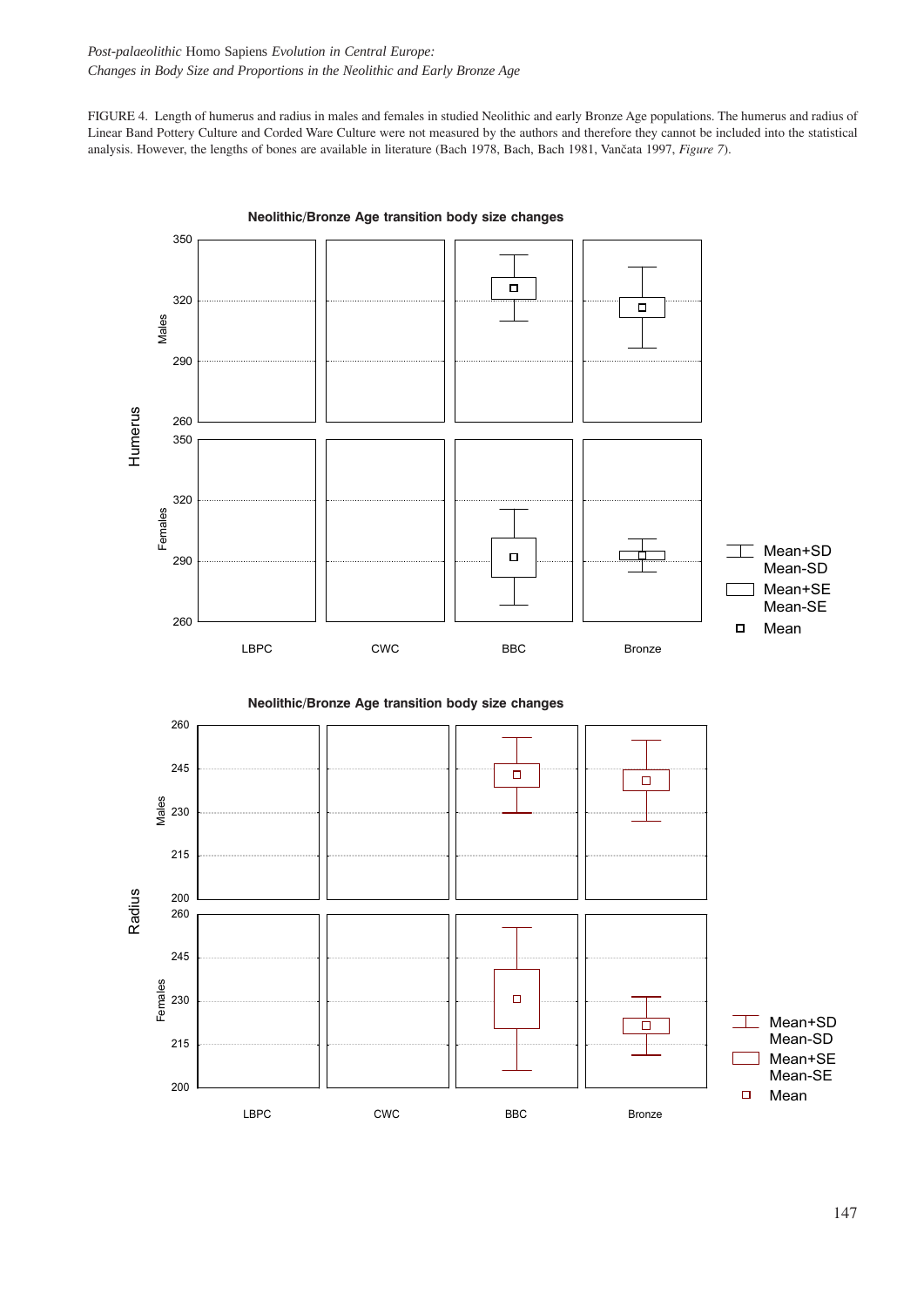FIGURE 5. Shape and robusticity of subtrochanteric region of femur in males and females in studied Neolithic and Early Bronze Age populations represented by medio-lateral and antero-posterior subtrochanteric diameters.





148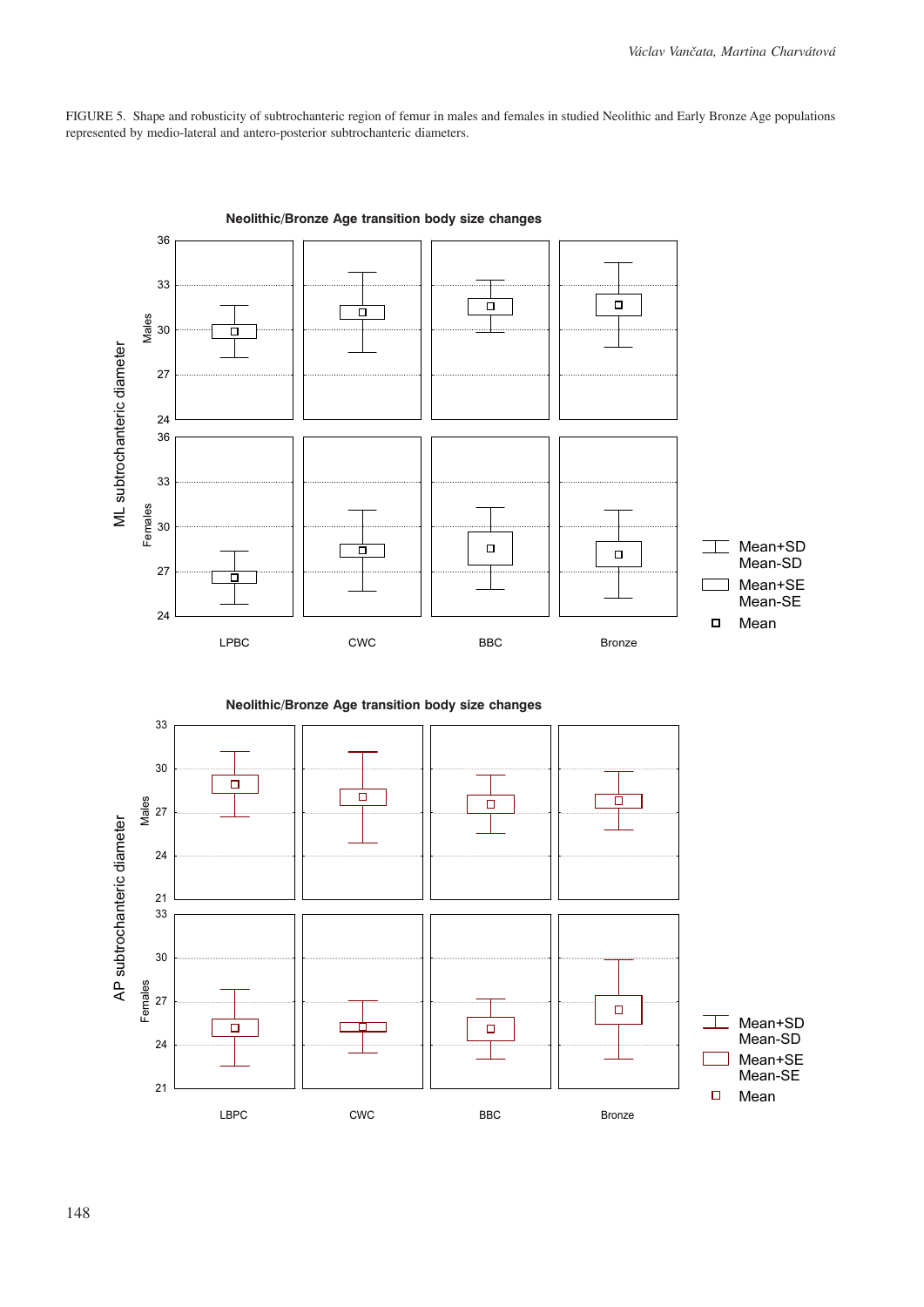FIGURE 6. Shape and robusticity of midshaft region of femoral diaphysis in males and females in studied Neolithic and Early Bronze Age populations represented by medio-lateral and antero-posterior midshaft diameters.



Neolithic/Bronze transition body size changes **Neolithic/Bronze Age transition body size changes**



149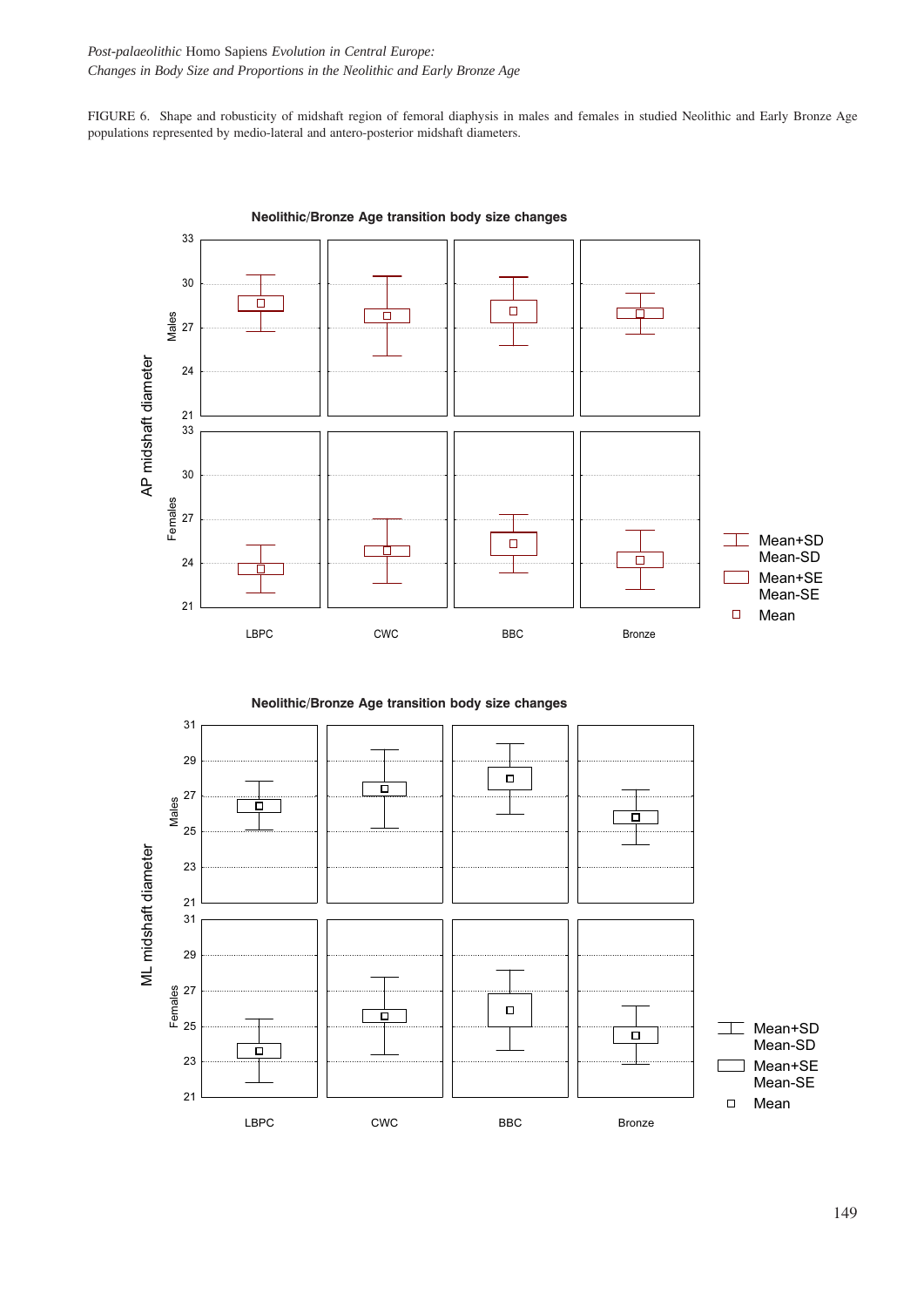

FIGURE 7. Body height, body mass and length of long limb bones for Mesolithic, Neolithic and Early Bronze Age human populations (Neol. – Neolithic, agric. – agriculturalists, pastor. – pastoralist / horticulturalist economy).

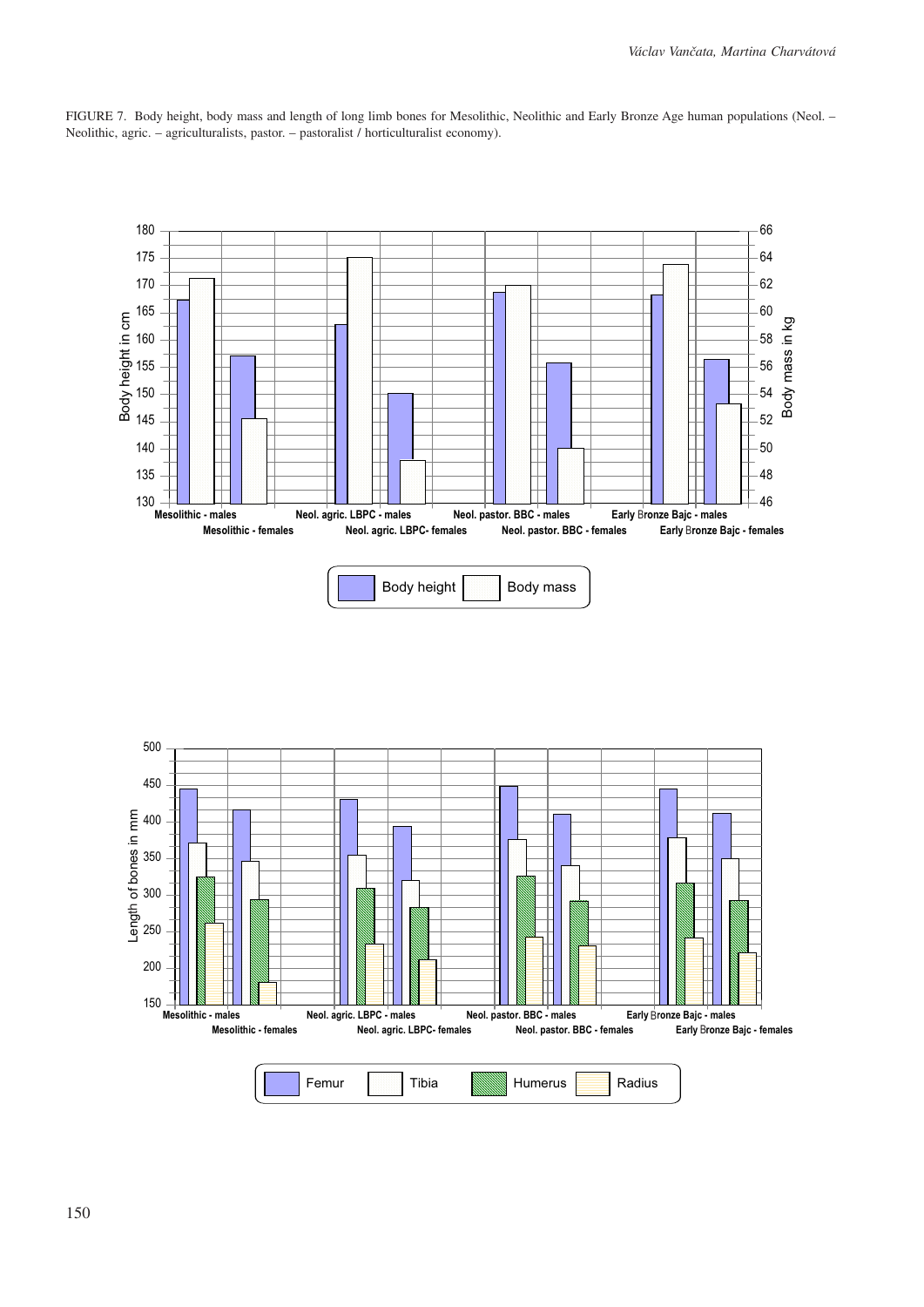*Post-palaeolithic* Homo Sapiens *Evolution in Central Europe: Changes in Body Size and Proportions in the Neolithic and Early Bronze Age*

#### **REFERENCES**

- AMMERMANN A. J., CAVALLI-SFORZA L., 1984: *The Neolithic Transition and the Genetics of Populations in Europe.* Princeton University Press, Princeton, NJ.
- ANTHONY D. W., 1994: On subsistence change at the Mesolithic-Neolithic transition. *Curr. Anthrop.* 35: 49–58.
- BACH A., 1978: *Neolitische Populationen in Mittelelbe-Saale-Gebiet.* Weimar Monographien zur Ur- and Frühgeschichte, Weimar.
- BACH H., BACH A., 1981: Robustizitätverhältnisse und Körperhöhenentwicklung bei Neolithischen and Frühbronzezietlichen Bevölkerungen des Mittelelbe-Saale-Gebietes. *Beiträge zur Ur- und Frühgeschichte I,* 16: 185–195.
- BARBUJANI G., BERTOLLI G., 2001: Genetics and the population history of Europe. *Proceedings of the National Academy of Science* 98: 22–25.
- BARBUJANI G., PILASTRO A., DE DOMENICO S., RENFREW
- C., 1994: Genetic variation in North Africa and Eurasia: Neolithic demic diffusion vs. Paleolithic colonisation. *Amer. J. of Phys. Anthrop.* 95: 137–154.
- BEHRENS H., 1973: Die Jungsteinzeit im Mittelelbe Saale Gebiet. Berlin.
- BUCHVALDEK M. *et al.*, 1985: *Dějiny pravěké Evropy*. SPN, Praha (in Czech).
- BOGUCKI P., 1982: *Early Neolithic Subsistence and Settlement in the Polish Lowlands.* Oxford: British Archaeological Reports (International Series 150).
- BOGUCKI P., 1988: *Forest Farmers and Stockherders: Early Agriculture and its Consequences in North-Central Europe*. Cambridge University Press, Cambridge.
- BOGUCKI P., 1999: *The Origins of Human Society*. Blackwell Publishers, Malden, Oxford.
- ÉRY K., 1998: Length of limb bones and stature in ancient populations in the Carpathian Basin. *Humanbiologia Budapestinensis* 26: 1–86.
- DOČKALOVÁ M. *et al.*, 1988: *Antropofagie a pohřební ritus doby bronzové*. Supplementum Sborníku Čs. společnosti antropologické při ČSAV, Brno.
- FELDESMAN M. R., FOUNTAIN R. L., 1996: "Race" specifity and the femur stature ratio. *Amer. J. of Phys. Anthrop.* 100: 207–224.
- FELDESMAN M. R., KLECKNER J. G., LUNDY J. K., 1990: The femur/stature ratio estimates of stature in mid- and late-Pleistocene fossil hominids. *Amer. J. of Phys. Anthrop.* 83: 359– 372.
- FELDESMAN M. R., LUNDY J. K., KLECKNER J. G., 1989: The femur/stature ratio estimates of stature in mid- and late-Pleistocene fossil hominids. *Amer. J. of Phys. Anthrop.* 78: 219– 220.
- FORMICOLLA V., 1983: Stature in Italian prehistoric samples with particular references to methodological problems. *Homo* 34: 33–47.
- FORMICOLLA V., 1993: Stature reconstruction from long bones in ancient population samples: An approach to the problem of its reliability. *Amer. J. of Phys. Anthrop.* 90: 351–358.
- FORMICOLLA V., FRANCESCHI M., 1996: Regression equations for estimating stature from long bones of Early Holocene European samples. *Amer. J. of Phys. Anthrop.* 100: 83–88.
- FORMICOLLA V., GIANNECCHINI M., 1999: Evolutionary trends of stature in Upper Paleolithic and Mesolithic Europe. *J. of Hum. Evol.* 36: 319–333.
- FRAYER D. W., 1980: Sexual dimorphism and cultural evolution in the Late Pleistocene and Holocene of Europe. *J. of Hum. Evol.* 9: 399–415.
- FRAYER D. W., 1981. Body size, weapon use and natural selection in the Upper Paleolithic and Mesolithic Europe. *Amer. Anthrop.* 83: 57–73.
- FRAYER D. W., 1984: Biological and cultural change in the European Late Pleistocene and Early Holocene. In: F. H. Smith, F. Spencer (Eds.): *The Origins of Modern Humans. A World Survey of Fossil Evidence*. Pp. 211–250. Alan R. Liss, Inc., New York.
- FRAYER D. W., WOLPOFF M. H., 1985: Sexual dimorphism. *Annual Review of Anthropology* 14: 429–473.
- GAMBLE C., 1995: *Timewalkers. The Prehistory of Global Colonization*. Penguin Books, London (first published by Allan Sutton Publishing 1993).
- GRYGIEL R., BOGUCKI P., 1997: Early farmers in north-central Europe: 1989–1994 excavations at Oslonki, Poland. *J. of Field Archaeology* 24: 161–178.
- HANÁKOVÁ H., STLOUKAL M., 1973: Pohřebiště ze starší doby bronzové v Bajči. *Časopis Národního muzea, odd. přírodovědný* 142(1/4): 58–88.
- HOLLIDAY T. W., 1995: *Body size and proportions in the Late Pleistocene western old world and the origins of modern humans.* Ph.D. Thesis, University of New Mexico, Albuquerque.
- CHARVÁTOVÁ M., 1999: *Postcranial skeleton of selected European Bronze Age and late Neolithic Populations (in Czech).* Diploma Thesis, Charles University, Prague.
- CHOCHOL J., 1964: *Antropologické materiály z nových výzkumů neolitu a doby bronzové v Čechách.* Crania bohemica 1. AÚ ČSAV, Praha.
- JACOBS K. J., 1985 a: Evolution in the postcranial skeleton of late Glacial and Postglacial European hominids. *Zeitschrift für Morphologie und Anthropologie* 75: 307–326.
- JACOBS K. J., 1985 b: Climate and the hominid postcranial skeleton in Würm and Early Holocene Europe. *Curr. Anthrop.* 26: 512– 514.
- JACOBS K. J., 1992: Estimating femur and tibia length from fragmentary bones: an evaluation of Steele's (1970) method using a prehistoric European sample. *Amer. J. of Phys. Anthrop.* 89: 321–332.
- JACOBS K. J., 1993: Human postcranial variation in the Ukrainian Mesolithic-Neolithic transition. *Curr. Anthrop.* 34: 311–324.
- JANKOWSKA D., KRENZ-NIEDBAŁA M., PIONTEK J.,
- WIERZBICKI J., 1999: *Biological and cultural consequences of the transition to agriculture in central Europe.* Monografie Instytutu antropologii UAM, 4, Poznañ.
- JUNGERS W. L., 1988b: Lucy's length: Stature reconstruction in *Australopithecus afarensis* (A.L.288-1) with implications for other small-bodied hominids. *Amer. J. of Phys. Anthrop.* 76: 227–231.
- JUNGERS W. L., STERN J. T., 1983: Body proportions, skeletal allometry and locomotion in the Hadar hominids: a reply to Wolpoff. *J. of Hum. Evol.* 12: 673–684.
- KNUSSMAN R., 1988: *Anthropologie. Handbuch de vergleichenden Biologie des Menschen. Band 1: Wesen und Methoden der Anthropologie*. Gustav Ficher Verlag. Stuttgart, New York.
- KRENZ-NIEDBAŁA M., 2000: *Biologiczne i kulturowe skutki neolityzacji w populacjach ludzkich na ziemiach polskich*. Ph.D. thesis, Institute of Anthropology, University of Poznań.
- KRUK J., MILISAUSKAS S., 1999: *The Rise and Fall of Neolithic Societies (Rozkwit i upadek spoleczenstw rolniczych neolitu – full version in Polish)*. Institut archeologii i etnografii PAN, Krakow.
- KRZAK Z., 1976: *The Złota Culture.* Ossolineum, Wrocław-Warszawa-Kraków-Gdańsk.